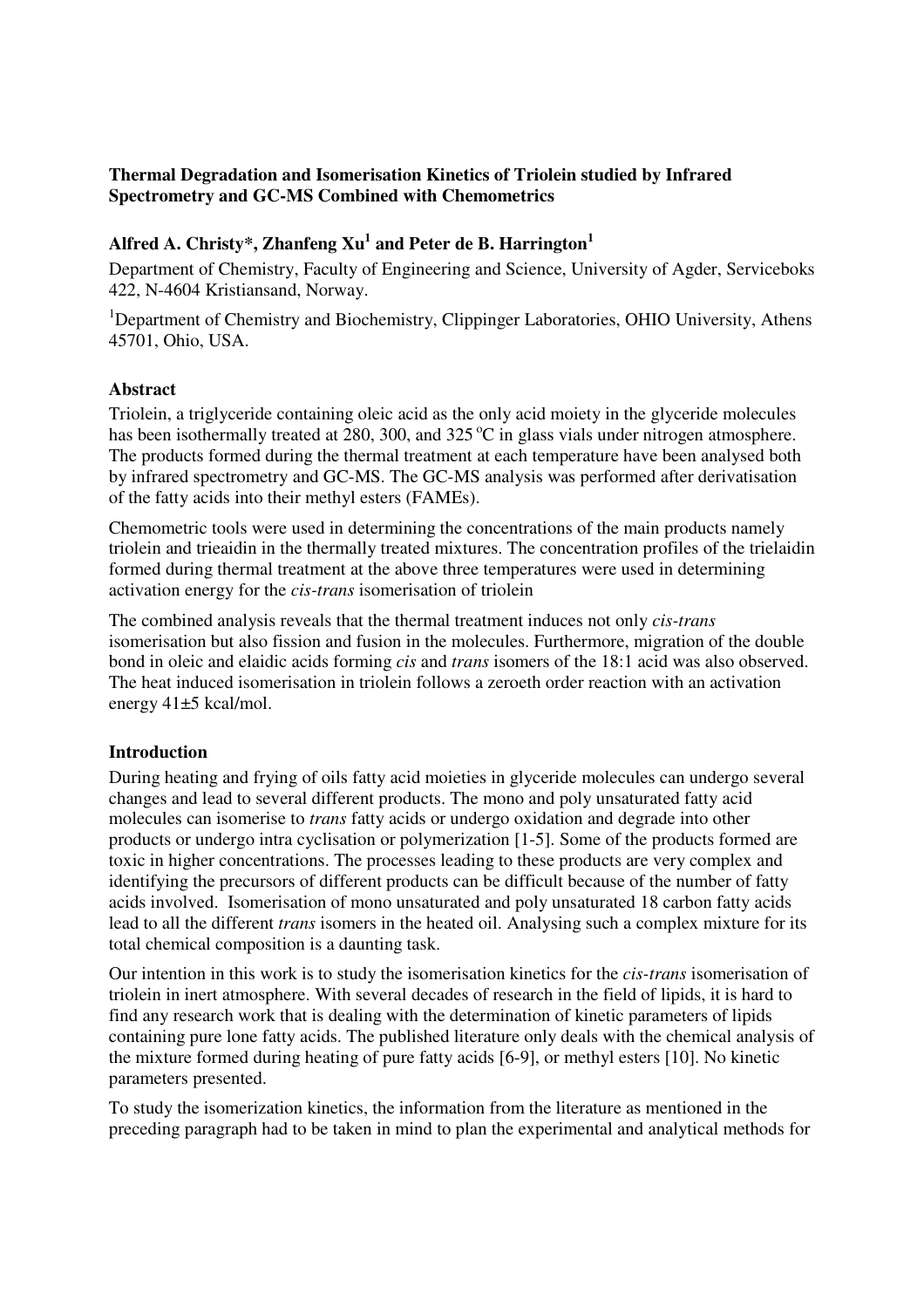the study of the process. Triolein is a glyceride containing only 18:1(9) *cis* fatty acid units in the glyceride molecules. The heating process will lead to the formation of elaidic acid units in the glyceride molecules. Determination of kinetic parameters for the isomerization requires precise determination of the concentration of either reacted oleic acids or formed elaidic acids in the reaction mixture at regular time interval. There are two analytical methods that are used in this paper for the evaluation of the concentration of *trans* isomer/s in the mixtures. They are namely, infrared spectrometry and GC-MS.

The use infrared spectrometry and gas chromatography to determine the *trans* content in edible oils and fats have been extensively investigated and they are standardized by The American Oil Chemists Society (AOCS) [11]. Two of the methods employ gas chromatography and the third one employs conventional infrared spectrometry. The quantitative determination of *trans* fatty acid concentration in fats and oils is based on the fact that the *trans* isomers of monounsaturated fatty acids and *trans* isomers of the polyunsaturated fatty acids containing isolated double bonds give rise to one specific absorption at  $969 \text{ cm}^{-1}$ . This absorption arises due to the =CH out of plane deformation vibration [12-15].

However, the absorption band representing this absorption is broad with downward sloping base line because of the overlap of the broad absorption of triglycerides and of the C-H out-of-plane deformation bands arising from the conjugated linoleic acids in the sample. The AOCS method involves the comparison of the peak height of the *trans* band of the sample dissolved in carbon disulphide ( $CS_2 2\%$  v/v) to the peak height of the *trans* band of elaidic acid at the same concentration when *trans* content is higher than 15%. The comparison is made with the peak height of the *trans* band of methyl elaidate when the *trans* content is less than 15%. This procedure requires sample preparation in a solvent that is considered unpleasant and toxic. Furthermore, the oil or fat under analysis has to go through saponification and methylation process to eliminate the sloping glyceride band.

There has been progress made in the use of the *trans* band in the quantification of *trans* fatty acids in edible oils and fats. Mossoba et al. [16] have summarised the developments in the sample handling and computational techniques in quantifying the absorption around 669 cm<sup>-1</sup>. Developments in infrared instrumentation, sampling techniques and multivariate data handling software were responsible for the refinements in the determination of *trans* fatty acids by infrared spectroscopy. Using the attenuated total internal reflectance technique with the FTIR instrumental advantage, samples in neat form have been measured to determine the *trans* fatty acids content [9, 17, 18]. It is clear from the enormous number of applications using a combination of infrared spectroscopy and chemometrics, the quantification of components formed during thermal treatment of triolein using chemometrics will be superior to any method using single peak based quantification. Because, the infrared spectra of pure triolein and trielaidin are available, we opted to use a method based on the decomposition of sample spectral matrix into triolein and trielaidin equivalents and rest. A description of this procedure is given in the Experimental Section.

Gas chromatography involves saponification and derivatisation of the oil or fat involved and the separation of the methyl esters using a high resolution capillary column that is suitable for the separation of *cis* and *trans* isomers. In GC-MS (with electron impact ionization), an additional dimension is available for confirmation of the molecular structure of an analyte. However, the *cis* and *trans* isomers do not show any differences between their mass spectra, the mass spectra are useful for indentifying the FAME congoners.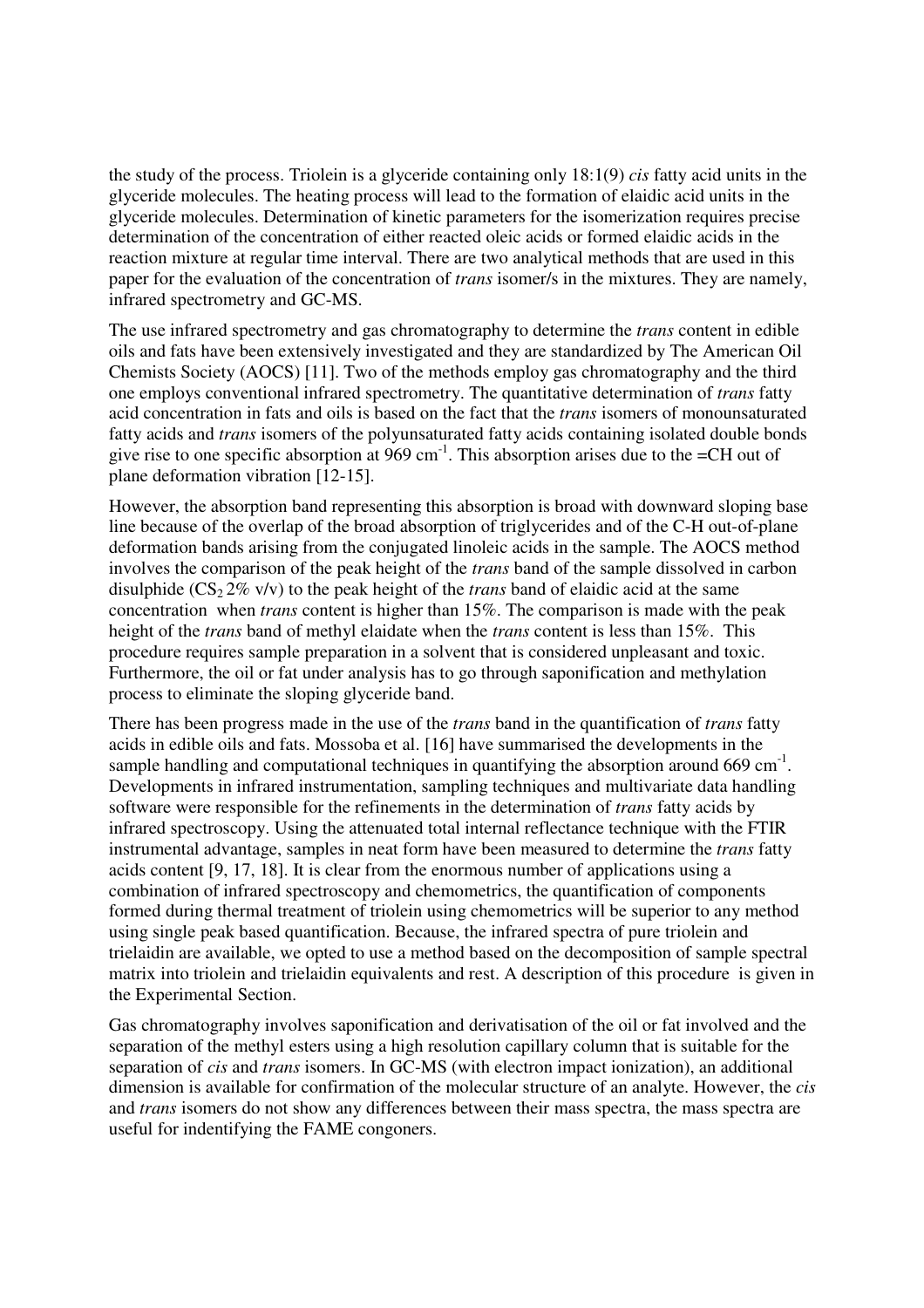## **Experimental**

## **Samples and heating experiments**

Pure standards of triolein, methyl oleate and methyl elaidate were purchased from Sigma Aldrich. All the chemicals were GC grade with over 99% purity. The samples were used without purification. Methyl oleate and methyl elaidate were GC checked for their purity.

The heating experiments were carried out at 280, 300, and 325  $^{\circ}$ C in micro glass ampoules. Several glass ampoules of length 4 cm were made from glass tubes with 1.5 mm internal diameter and a wall thickness of 1 mm. Heating in micro size glass ampoules is an advantage experimentally. The glass tubes attain the temperature of reaction within a short time and cool quickly when the tubes are removed from the oven. A propane-oxygen flame was used in melting one of the edges of each glass tube. Fifteen glass tubes were injected with 15  $\mu$ l portions of triolein using a plastic syringe. Air in the remaining part of each of the glass tubes was flushed by a weak nitrogen flow and sealed by paraffin film. The paraffin film covered end of each tube was then melted and sealed. It is important to keep the glass tubes free from traces of air to avoid oxidation and polymerisation during the heating experiments . The sealed glass tubes were then placed in a short 5 ml glass vial and placed in a chromatographic oven set at 280°C. The vial was placed deep inside the oven on an inverted beaker. The same procedure was followed with samples heated at  $300^{\circ}$ C and  $325^{\circ}$ C. The glass tubes were removed at regular time intervals and the cooled samples were used in infrared and GC-MS analysis.

## **Infrared measurements and data treatment**

A Perkin Elmer Spectrum One FT-IR spectrometer equipped with a Harrick single reflectance Attenuated Total internal Reflectance (ATR) accessory and lead glycine sulphate detector was used in measuring the infrared spectra. The accessory requires only a thin layer of sample on the crystal to acquire the infrared spectrum. Each glass ampoule was cut open and a small part of the sample was spread on the ATR crystal using the blunt side of a capillary glass tube. A background spectrum was scanned in the range of  $4000-600$  cm<sup>-1</sup> before the application of a sample. A total of 30 scans at a resolution of  $4 \text{ cm}^{-1}$  were then made on each sample. The ATR crystal was washed with dichloromethane and acetone after each measurement.

The same procedure was repeated for samples heated at 300 and 325  $^{\circ}$ C. The sample tubes were sealed again by paraffin film.

The infrared spectra measured on the series were saved as absorption spectra. Each infrared absorbance spectrum was transformed to the second derivative and used further in the analysis for the determination of the concentrations of *cis* and *trans* isomers using multiple linear regression (MLR). The second derivatives of spectra were calculated by using Savitzky-Golay method with a smoothing window of 11 variables and a polynomial order of 3 [19]. The use of second derivatives of spectra aims to minimize the problem caused by baseline shift and overlap among peaks [20].

#### **Derivatization and GC/MS analysis**

The triolein samples remaining in the tubes after infrared analysis were subjected to derivatization. Each glass tube containing the sample was cut just above the liquid mark and crushed inside a 15 mL test tube. The test tube was then added 2 ml of 0.5 M sodium hydroxide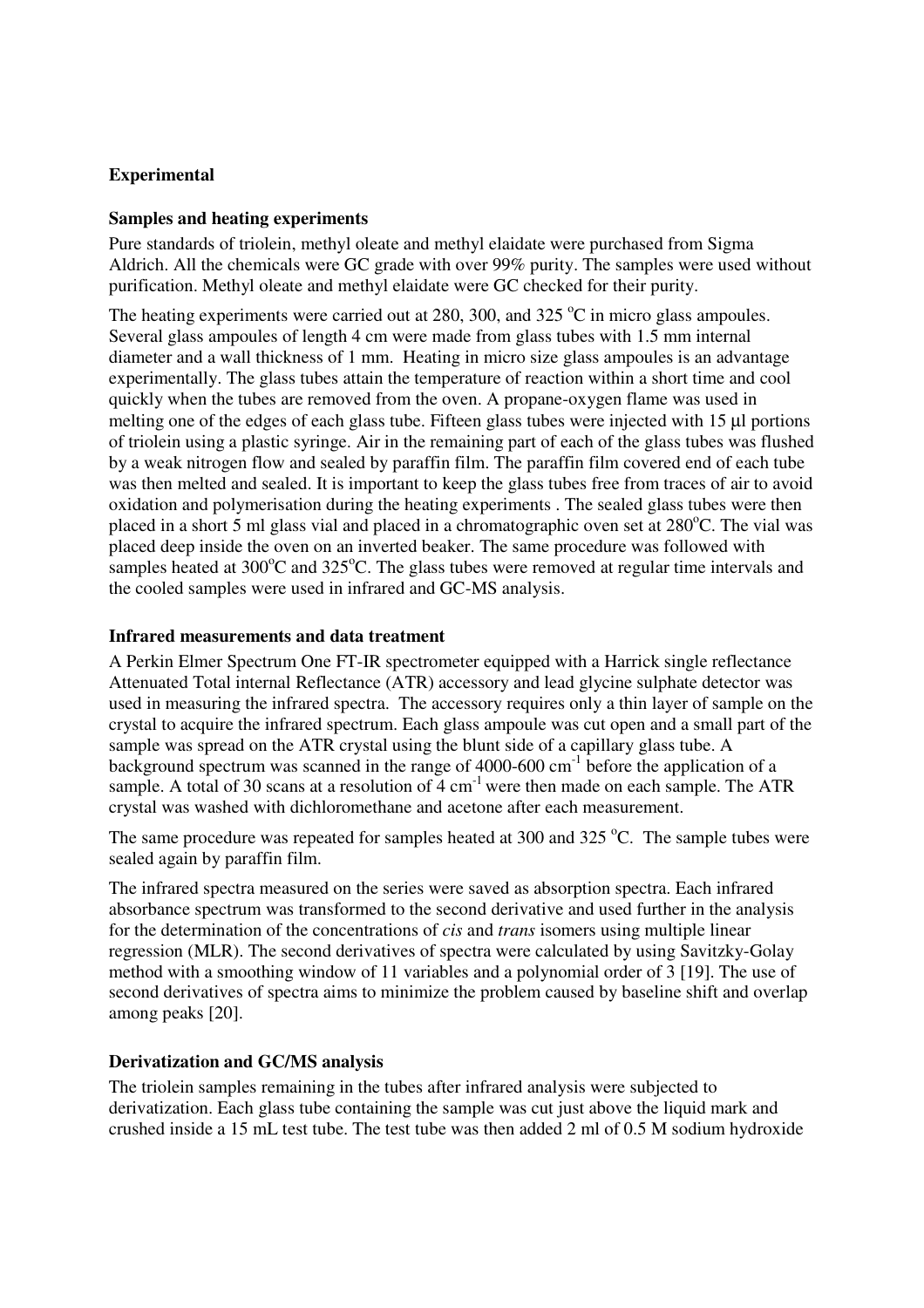in methanol. The test tubes containing the mixtures were then placed in a water bath at 60  $\degree$ C for 15 min. After cooling, each test tube was added 2 mL of BF<sub>3</sub>/methanol and placed in the water bath again for 10 min. Each test tube was then added 2 mL of a saturated solution of NaCl and 1 mL heptane. The tubes were shaken to aid separation and dissolution of the FAMEs lin the heptane layer. The glass tubes were then allowed to stand for a few minutes and the top heptane layer in each of the tubes was added anhydrous magnesium sulphate. The heptane layers in the tubes were carefully extracted and placed in small brown vials and kept in dark until GC/MS analysis.

The GC/MS analysis (electron impact MS) was carried out by using a Hewlett Packard 5890 gas chromatograph coupled to a 5971 quadrupole mass spectrometer. A 60 m capillary column with 0.25 mm internal diameter coated with 0.25 µm thick (50%-cyanopropyl)-methylpolysiloxane stationary phase was used in the separation of *cis* and *trans* isomers of the 18:1 fatty acid methyl esters. A temperature program with initial temperature 80  $\degree$ C with equilibration time of 1 min and then a temperature gradient 10  $\mathrm{C/min}$  with final temperature 220  $\mathrm{C}$  and final time of 10 min was used. The GC-MS data was collected from 15 min run time. The chromatographic peaks were integrated and the peak areas were obtained as percentage.

## **Methodology-Kinetic analysis**

When a reaction of the type  $A \rightarrow B + C$  is in progress, the rate of the reaction can be given by the following general equation:

$$
d[A]/dt = -k [A]n
$$
 (1)

Where A is the starting material, k is the reaction rate, and n is the order of the reaction.

Equation 1 can be written as follows and integrated for the concentration range and time interval as shown in equation 2.

$$
d[A]/ [A]n = -kdt
$$
  
[ [A]<sup>(1-n)</sup> ]<sub>Ao</sub><sup>At</sup>/(1-n) = -k[t]<sub>0</sub><sup>t</sup> (2)

Where  $[A]_0$ ,  $[A]_t$  are concentrations of A at times 0 and *t* respectively. The integral is valid for  $n \geq 2$ . When the order of the reaction is zero, the result becomes,

$$
[A]_0 - [A]_t = kt \tag{3}
$$

By dividing the equation by initial concentration  $[A]_0$ , the equation becomes

$$
1 - ([A]_t/([A]_0) = (k/[A]_0)t
$$
\n(4)

This becomes  $([A]_0-[A]_t)/[A]_0 = (k/[A]_0)t$ 

When relative concentration is used,  $[A]_0 = 1$  and  $[A]_t$  is the fraction that remains unreacted at time *t*. The left hand side of the equation denotes the fraction of the starting material that reacted. A plot of this quantity against time should give a straight line if the reaction is of zeroth order. For a reaction of zeroth order, the concentration change is independent of the concentration of the reactant and it is only proportional to the time of the reaction.

For a first order reaction, the result becomes,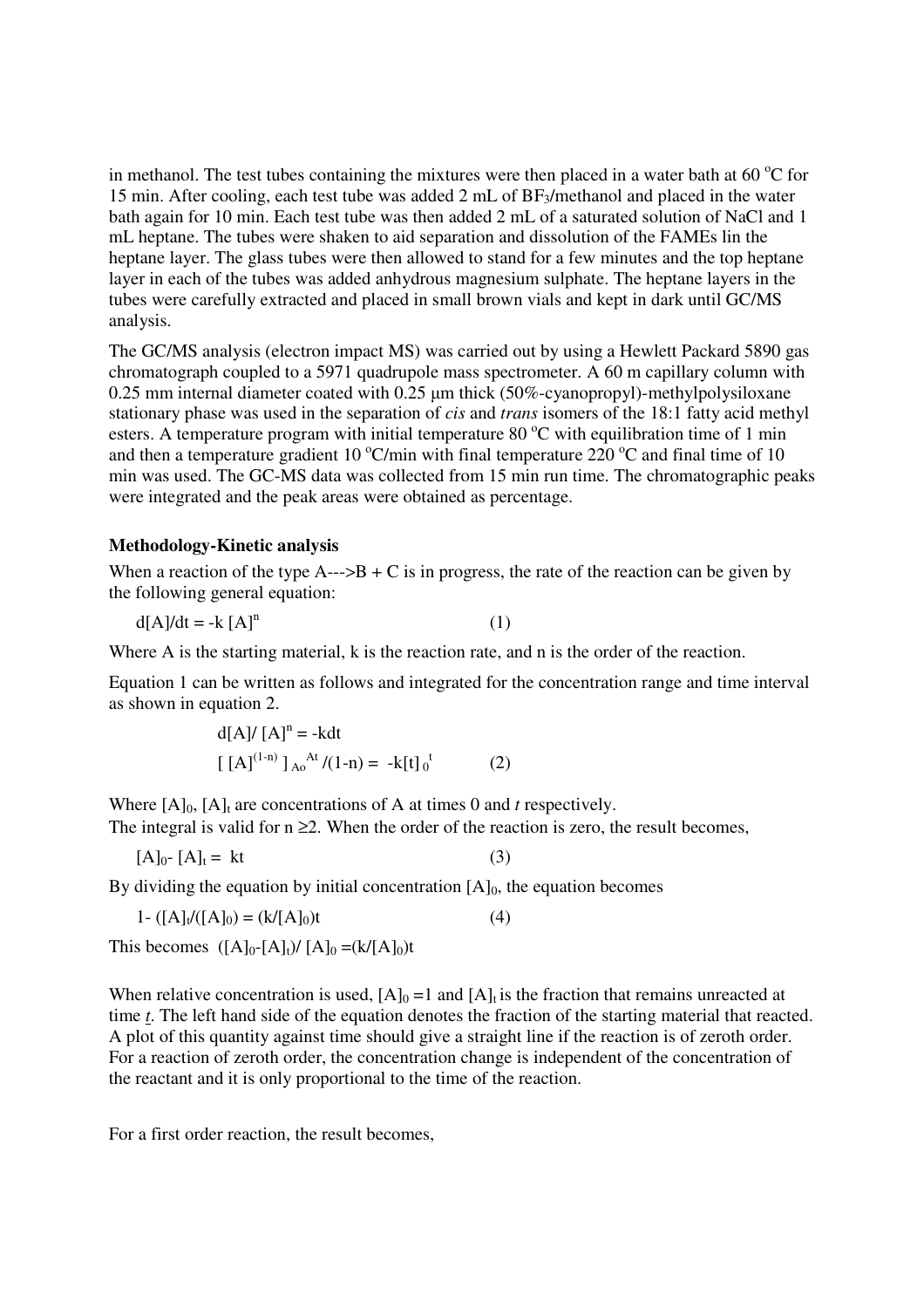$$
\ln\left(\left[A\right]_t / \left[A\right]_0\right) = -kt\tag{5}
$$

For a reaction of first order, the reaction rate is proportional to the concentration of the reactant in solution. The expression ln  $([A]_t/[A]_0)$  will be proportional to the time of the reaction. In this work, the order of the reaction was determined by graphic correlations.

When the 18:1 fatty acids in the triglyceride isomerise to other isomers, the relationship between concentration of the unreacted fraction of the isomer and time can be investigated to determine the rate and order of the reaction. The activation energy needed to bring the molecules to an activated complex level during the isomerization tells us nothing about the product/products formed. The product can be just one isomer or a mixture of several isomers and other components. The end products formed and their amounts depend on the mechanisms involved in the systems.

The activation energy for the reaction can be determined by carrying out the reaction at different temperatures. The reaction rate *k* and temperature *T* of reaction are connected by the Arrhenius equation

$$
k = Ae^{-Ea/RT}
$$
 (6)

for which, *A* is Arrhenius constant, *R* is the gas constant and  $E_a$  is activation energy.

For zeroth order reaction equation 6 can be written in the following form.

 $(k/[A]_0) = (A/[A]_0)e^{-E a/RT}$  (7)  $\ln (k / [A]_0) = \ln(A / [A]_0) - (E_a / R T)$ 

A plot of  $\ln(k/[A]_0)$  with respect to  $T^1$  should give a linear relationship with slope of  $-E_a/R$ . Activation energy can be then calculated from the slope.

If the reaction rates of the isomerization are determined for at least three different temperatures, the activation energy can be determined from the plot between  $\ln k$  and  $T<sup>1</sup>$ .

Alternatively, if the concentration of the product B that is formed during the reaction is monitored, similar expressions can be set up to determine the rate and activation energy for the reaction.

The rate equation becomes  $[B]_t = kt.$  (8)

This is for zeroeth order reaction only. When the pure trielaidin concentration (intensity of absorption) is known then the fraction of trielaidin formed during the heating can be written as:

#### $[B]_t / [B]$ trielaidin= (k/[B]trielaidin)t

A plot between  $[B]_t / [B]_{\text{trielaidin}}$  and time t would give linear relationships for zeroeth order reaction.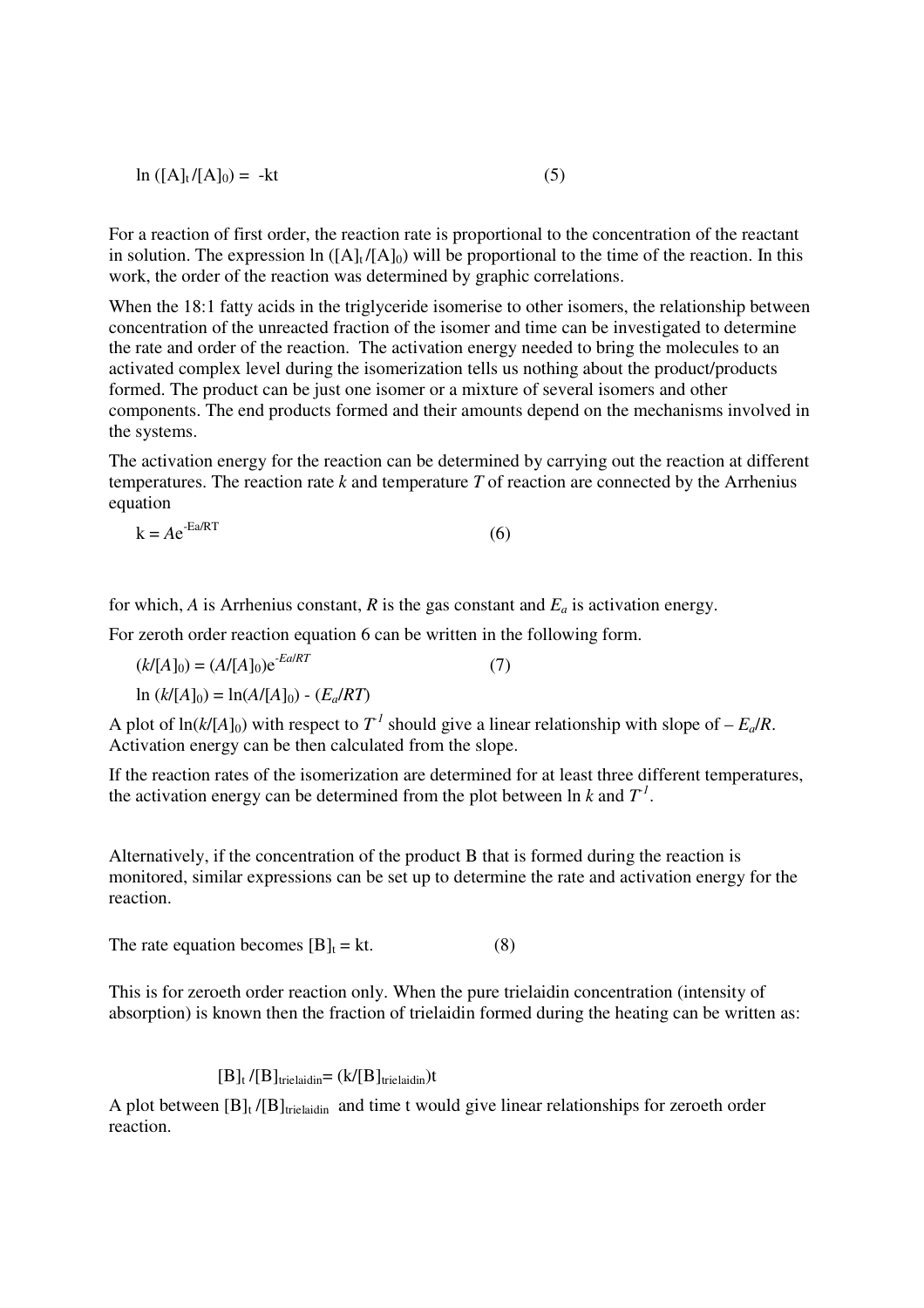#### **Data handling and concentration estimation**

The spectral data collected from the samples during the heating experiments were imported into a data matrix using MATLAB 2007b with each row a spectrum and each column a spectral resolution element. The spectra absorbances were transformed to their second derivatives to give a data matrix **D**. When the doubly derivated spectra (**S**) of pure triolein and trielaidin are known, then their concentrations (C) in the mixtures can be found by using ordinary least squares (RILS)

$$
\mathbf{D} = \mathbf{CS} + \mathbf{E}
$$
  

$$
\hat{\mathbf{C}} = \mathbf{D} / \mathbf{S_o}
$$
 (10)

The chemometric technique calculates the equivalent of  $[B]_t / [B]$ <sub>trielaidin</sub> which is used in the calculation of kinetic parameters.

#### **Results and discussion**

#### *Infrared spectroscopy*

Infrared spectra of the pure triolein, trielaidin, and a mixture obtained after 5 days during the heating experiment at 280  $^{\circ}$ C are given in Fig. 1. The infrared band assignments for triolein and trielaidin are given in Table 1. Partial second derivative profiles of the infrared spectra of the samples heated at 280  $^{\circ}$ C are given in Fig. 2. Another set of second derivative profiles from the samples treated at 300 $^{\circ}$ C is presented in Fig.3. The infrared spectra of the resolved components in the same sample mixture are given in Fig. 4. The spectra shown in Fig. 1 have common features except for the wavenumbers at 3004, 1710, and 969 cm-1. The changes in the absorptions are clearly visible in the second derivative profiles given in Fig. 2. The absorption at 3004 cm-1 is the stretching absorption of the C-H bond attached to the *cis* carbon atom in the oleic acid moieties. This absorption is absent in the spectrum of trans isomer *trielaidin*. The absorption at 969 cm-1 is due to the bending vibration of the C-H bond attached to the *trans* double bonds in *trielaidin*. The *cis* isomer lacks this absorption. However, the intensities of absorption between the two absorptions are completely different. This is because the extnction coefficient of the CH strtching absorption (of the *cis* CH) at 3004 cm<sup>-1</sup> is ten times smaller than the  $=CH$  out of plane deformation vibration (of the trans CH) at 969 cm<sup>-1</sup> (Fig. 1).

The carbonyl group in both isomers absorb at  $1745 \text{ cm}^{-1}$ . The third spectrum in Figure 1 shows absorption of carbonyl groups at  $1710 \text{ cm}^{-1}$  in the vicinity of the absorption of glyceride carbonyl group. A set of second derivative profiles in the carbonyl region for samples heated at  $280^{\circ}$ C and  $300^{\circ}$ C are presented in Fig. 3. This absorption at 1710 cm<sup>-1</sup> is very characteristic to aldehyde carbonyl groups. Glycerides under thermal treatment at temperatures over  $180^{\circ}$ C undergo oxidation and form aldehydes [3], aldehyde acids, alcohols and hydrocarbons [21]. According to Fullana et al. [3] and Fujisaki et al. [5], octanal, nonanal, decanal, 2-decenal, and 2-undecenal are aldehydes formed from oleic acid moieties in the glyceride molecules. The chemical transformation of fatty acid moieties in the glyceride molecules into aldehydes under thermal treatment is evident from the Figures 1 and 3.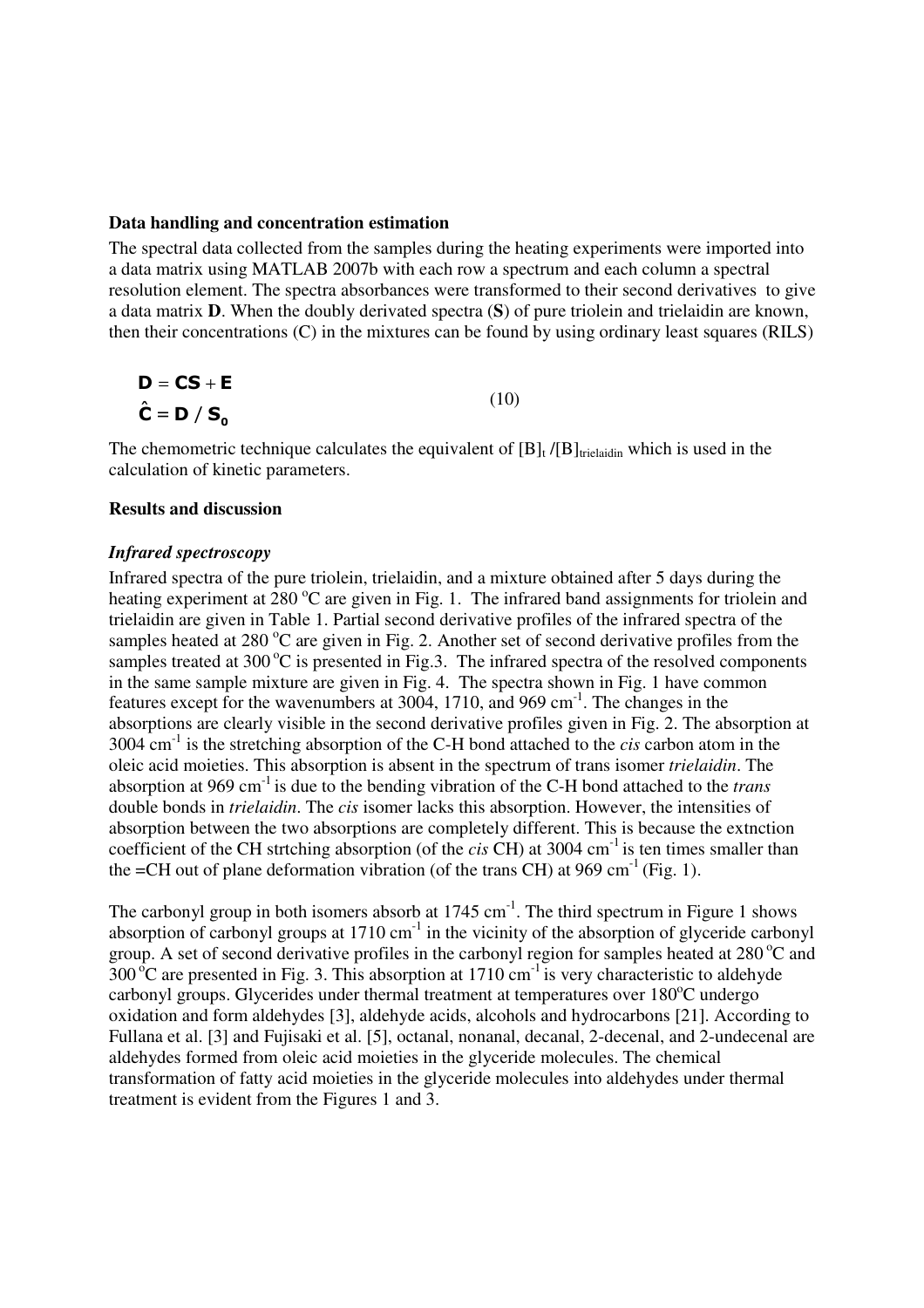The progress of isomerisation as determined by infrared spectroscopy is shown in Fig. 4 for the three temperatures. The *trans* isomer concentration in the samples reached to a maximum of 35% in 7 days at 280 °C, 40% in four days at 300 °C and 42% in 0.62 (15 h) days at 325 °C.

#### *GC-MS analysis (electron impact MS)*

The total ion chromatogram of the FAMEs obtained from three samples heated at 300  $\degree$ C (Fig. 5) show that there is base line separation between the *cis* and *trans* isomers of the 18:1(9) fatty acids. The FAMEs of the *cis* and *trans* isomers of the 18:1(9) fatty acids were identified by pure standards of methyl oleate and methyl elaidate. There is clear evidence that the concentration of *trans* isomer increases with the heating time. Plots showing the progress in the formation of *trans* isomers as determined by GC-MS for the three temperatures are presented in Fig. 6. At  $280^{\circ}$ C, the concentration of *trans* isomers reached a maximum concentration of 41% in 7 days of heating. At 300<sup>o</sup>C, the concentration of *trans* isomers reached 64% in 5 days of heating and at 325 $^{\circ}$ C, the concentration reached 56% in 0.7 (17 hours) days.

The concentrations of *trans* isomers determined by the two methods differ significantly. This difference is caused by the concentration of *trans* isomers determined by infrared measures the concentration of the reaction products which contains *cis, trans* isomers of 18:1 fatty acids acids and degradation products. The concentrations determined by GC-MS of the FAMEs estimate relative concentrations between *cis*, *trans* isomers and other fatty acids formed during the reaction. This result excludes the concentration of degradation products, aldehydes and other compounds without an acidic group, because only the fatty acids in the glyceride molecules and any other acid molecules formed during degradation participate in the derivatization process. In the infrared spectroscopy/chemometric technique, the infrared spectra of the heated samples were resolved into components representing the cis and trans isomers. Plots showing the correlation between the normalised *trans* isomer concentrations determined by IR/chemometrics versus GC-MS method are presented in Fig. 7. The concentrations presented in the plots are relative concentrations with only the *cis* and *trans* components taken into the calculation. Very good linear correlations with slopes almost unity (0.9947 for 280 $^{\circ}$ C, 0.9807 for 300 $^{\circ}$ C and 0.9923 for  $325^{\circ}$ C) shows that the *trans* isomer concentrations in oils and fats can be precisely determined by infrared spectroscopy/chemometrics if one knows the fatty acid composition of the system well. The results clearly illustrate that the infrared spectroscopy combined with chemometrics gives relative concentrations (as fractions) of trans isomers in treated oils and fats. The results also indicate that the concentrations of *trans* isomers in thermally treated oils and fats determined by GC-MS as FAMEs are overestimated. Without knowing the composition, the GC-MS determinations of *trans* isomers as methyl esters can only lead to erroneous concentrations. Obviously, the infrared method determines the real concentrations of the trans isomers in the mixtures.

The concentrations (fractions) of other products formed during the heating experiments were determined by subtracting the concentrations of *cis* and *trans* isomer concentrations determined by FT-IR/chemometrics. The concentration of the degradation products reaches 8% in 8 days, 50% in 8 days, and 27% in 0.7 days at 280, 300, and 325  $^{\circ}$ C, respectively. It is very clear that the prolonged heating at higher temperatures leads to severe degradation and oxidation of fatty acids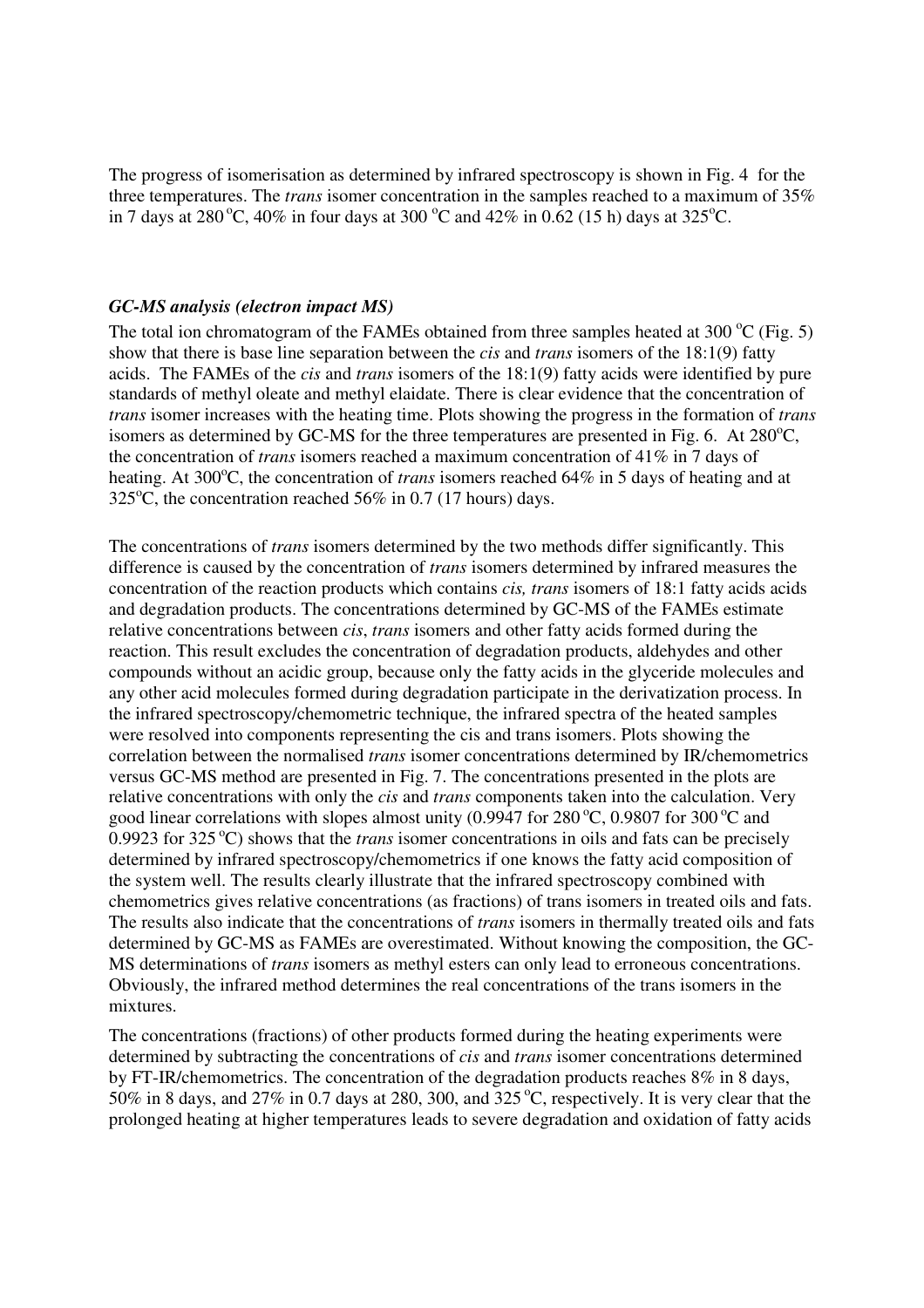in the glyceride molecules. The formation of several cis and trans 18:1 isomers start from the beginning but becomes prominent after three days at  $300^{\circ}$ C. The unsymmetrical shape of the peaks representing the oleic and elaidic acid methyl esters in the total ion chromatograms indicates the formation of other positional isomers. As the double bond moves farther from the 9- 10 carbon-carbon double bond, the retention time of the new isomers shift for longer retention times. The GC-MS analysis of samples heated  $325\,^{\circ}\text{C}$  gave peaks with unsymmetrical shape but the formation of positional isomers was not prominent because of the short time of the heating experiments.

The peaks in the total ion chromatograms shown in Fig.5 indicate the formation of several *cis* and *trans* isomers of the 18:1 fatty acids. The appearance of peaks on both sides of the 18:1(9) *trans* and *cis* fatty acids methyl esters show that the double bond migrate in both directions during heating. The retention times of the positional isomers follow the order of their double bond position [22].

The peak appearing at a retention time of 22.46 min in Fig. 5 is methyl ester of 18:0 fatty acid. The identity was confirmed by GC/MS library search and by spiking the sample with 18:0 FAME. The concentration seems to increase with time. Eventhough, the accumulation is slow, the concentration becomes significant after 9 days of heating at 300  $^{\circ}$ C.

## *Reaction products and reaction mechanisms*

There are several reactions that take place during thermal treatment of triolein molecules. A Sketch depicting the chemical reactions and possible transformations into different products are given in Figures 8 and 9. The possibilities for the formation of reaction products are: 1) the *cis* double bond can simply open up and rotate freely along the 9,10 C-C bond and intraconvert to a *trans* double bond, 2) with the opening of the double bond and hydrogen transfer, the double bond can migrate in both directions from the 9 -10 position and form several *cis* and *trans* isomers of the 18:1 fatty acids, or 3) the molecule can undergo oxidative fission at different positions of the carbon chain back bone. The first step in the fission reaction is the formation of a hydroperoxide at carbon number 8. The molecule is then cleaved by homolysis into alkoxy and hydroxy radical (Fig. 9). The alkoxy radical then undergo β–scission of C-C bond on either side of the oxygen containing carbon atom. The scission leads to alkenes, aldehydes, aldehydic acids, alcohols etc. This process can continue with some of the molecules formed due to the migration of the double bond in the glyceride molecules or 4) exchange of hydrogen atoms can lead to saturated and poly-unsaturated fatty acid moieties in the system.

However, apart from the isomerisation and hydrogen transfer reactions, all the other reactions require the presence of oxygen in the reaction mixture. The heating experiments were carried out in the presence of nitrogen. It is not very clear where these oxygen atoms come from. One possibility is that they come from the glyceride molecules.

## **Isomerisation Kinetics and Activation Energy**

## *Activation energy for the reaction*

As discussed earlier, the activation energy for the heat induced reaction can be calculated by using the reaction rates *k* for the reactions at three different temperatures. Triolein used in the heating experiments undergo isomerization and degradation (Fig.10) and therefore the change in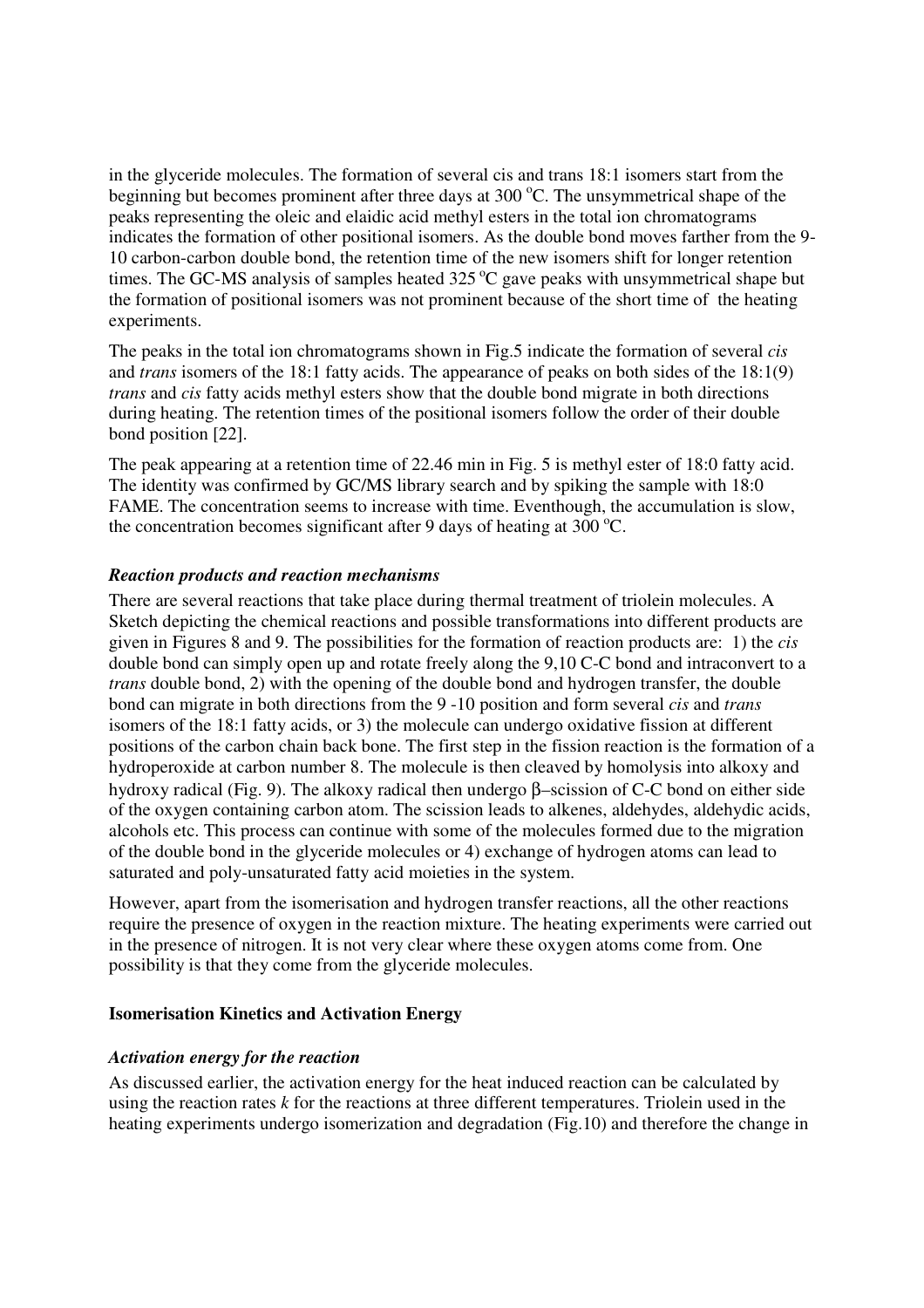the concentration of triolein cannot be used in the determination of activation energy for the isomerization reaction. However, the concentration of the *trans* isomer formed can be used for this purpose. A diagram illustrating the *cis-trans* isomerization with an arbitrary energy scale is given in Fig. 11. Plots showing the fraction equivalent of trielaidin formed with respect to time are presented in Fig. 12. Only a few data points representing the trans concentrations in the samples heated at 300 °C are included in the plot. The reason is because the *trans* isomers started decomposing and a decrease in the concentration of *trans* isomers observed (Fig. 4). Linear correlations indicate that the thermally induced isomerization reaction is of zeroth order.

For a zeroth order reaction, the activation energy can be determined by using the parameters from a plot between  $\ln (k/[\text{B}]_{\text{trielaidin}})$  and  $T^I$  (Fig.13). The activation energy  $E_A$  and the frequency factor A calculated for the isomerization reaction are given in Table 2. The activation energy calculated, 41±5 k.cal/mol for the *cis-trans* isomerisation lies within the values calculated for C=C double bonds in systems (41-63 k. cal/mol) with different chemical environments [23- 26]. The activation energy determined for cis-trans isomerisation of triolein reflects that the environment where the double bond is situated is more sterically hindered than in normal alkenes.

## **Conclusion**

There are several interesting aspects of thermal degradation and isomerization reaction of triolein came to light after the analysis of the mixtures using two different analytical techniques. First of all, it is clear that thermal degradation takes place even within an inert atmosphere. The source of oxygen in these reactions is not known. Furthermore, the strain on the glyceride molecules under prolonged heating is evident from the experiments conducted at  $300^{\circ}$ C. Almost half of the original concentration had degraded into other products. This result suggests that the frying oils heated at elevated temperatures in the presence of oxygen in restaurants and places that are open 24 hours may actually contain a complex mixture of dangerous chemicals in the frying oil bath. Low temperature frying should be encouraged whenever possible.

The use of infrared spectroscopy in determining real concentration of *trans* isomers in fats and oils using chemometric multiple linear regression methods has given us confidence in using the technique in our future investigations involving fats and oils. Furthermore, the technique may also be used in determining *trans* concentrations in edible oils and fats, hydrogenated oils and other situations where quantitative determination of *trans* fatty acid content in a mixture is needed. The success of the estimation of the concentration relies on the fact that there was no chemical interactions between the molecules that may affect the extinction coefficients of the components in the mixture.

The results clearly show that the GC-MS analysis of treated fats and oils as FAMEs may not give correct picture of the products formed in the systems during thermal trteatment and may lead to erroneous concentrations for *trans* isomers.

The activation energy for the *cis-trans* isomerisation of triolein has been determined for the first time and the value and order of the reaction determined are now open for further investigation. We believe that the activation energy determined for the isomerisation is in the acceptable range for these types of systems.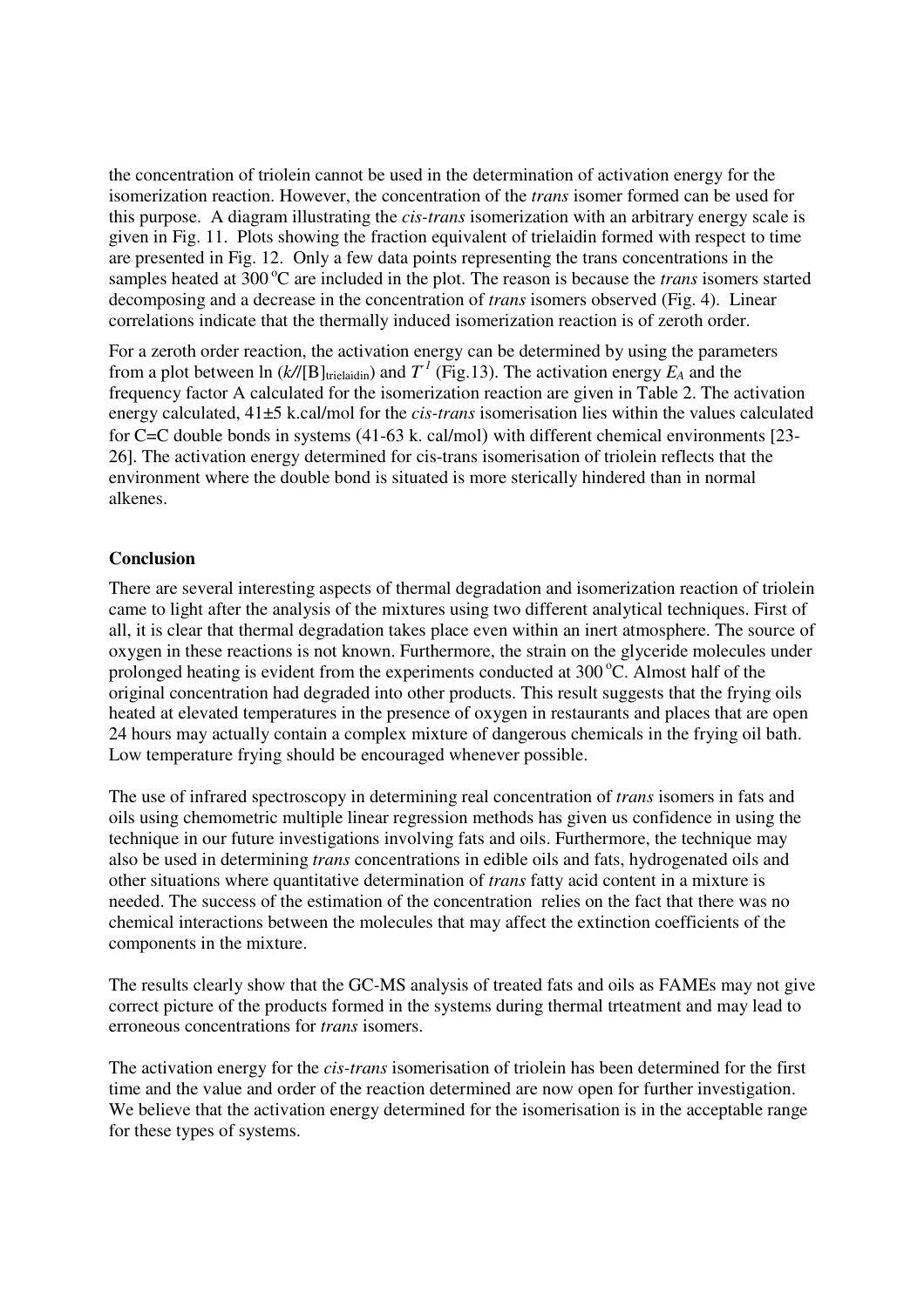#### **References**

- 1. Moreira, R. G., M. E. Castel–Perez, M. E. and Barufet, M. A., 1999, Deep-fat frying . Fundamentals and applications. Aspen Publishers. Inc, Gaithursburg, Maryland.
- 2. Rojo, J. A., Perkins, E. G., 1987, Cyclic and fatty acid monomer formationin frying fats. J. Am. Oil Chem. Soc. 64, 414-421.
- 3. Fullana, A., Carbonell-barrachina, A. A. and Sidhu, S., 2004. Volatile aldehyde emissions from heated cooking oils, J. Sci. Food Agric., 84, 2015-2021.
- 4. Umano, K., Shibamoto,T., 2001. Analysi of cooking oil fumesby ultraviolet spectroscopy and gas chromatography-mass spectrometry, J. Sci. Food Agric., 49, 4790-4794.
	- 5. Fujisaki, M., Endo, Y. and Fujimoto, K., 2002. Retardation of volatile aldehyde formation in the exhaust of frying oil by heating under low oxygen atmospheres.J. Am. Oil Chem. Soc. 79, 909-914.
	- 6. Lithfield, C., Lord, J. E., Isbell, A. F. and Reiser, R., 1963. Cis-Trans isomerization of oleic, linoleic and linolenic acids, J. Am. Oil Chem. Soc., 553-557.
	- 7. Grompone, M. A., and Moyna, P., 1986. Geometric isomerization of fatty acids with nickel catalyst, JAOCS, 63, 4, 550-551.
	- 8. Grandgirard, A., Sebedio, J. L., and Fleury, J., 1984. Geometrical isomerization of linoleic acid during heat treatment of vegetable oils, JAOCS, 61, 10, 1563-1568.
	- 9. Dutten, H. J., 1974. Analysis and monitoring of trans-isomerization by IR ATR spectrometry, J. Am. Oil Chem. Soc. 51, pp. 406–409.
	- 10. Chipault, J. R., Hawkins, J. M., 1960. Conversion of conjugated cis-trans octadecadienoates to the *trans-trans* isomers, JAOCS, 176-183.
	- 11. Official Methods and recommended Practice of the Americal Oil Chemists' Society, 4<sup>th</sup> edn., American Oil Chemists' Society Campaign, 1989.
	- 12. Belton, P. S., Wilson, R. H., Sadehgi-Jorabegi, H. and Peers, K. E., 1988. A Rapid Method for the Estimation of Isolated trans double bonds in Oils and fats Using FTIR combined with ATR. Lebensm. Wiss. Technol., 21, 153-157.
	- 13. Dutten, H. J., 1974. Analysis and Monitoring of *Trans*-isomerization by IR ATR Spectrometry. J. Am. Oil. Chem. Soc. 51, 406-409.
	- 14. Lancer, A. C. and Emkem, E. A., 1988. Comparison of FTIR and capillary GC methods for quantitation of *trans* Unsaturation in fatty acids methyl esters, Ibid, 65, 1483-1487.
	- 15. Christy, A. A., Egeberg, P. K. and Østensen, E. T., 2003. Simultaneous Quantitative determination of isolated trans fatty acids and conjugated linoleic acids in oils and fats by Chemometric analysis of the infrared profiles, Vibrational spectroscopy, 33, 37-48.
	- 16. Mossoba, M. M., Yurawecz, M. P. and McDonald, R.E., 1996. Rapid determination of total *trans* content of neat hydrogenated oils by attenuated total reflection spectroscopy, JOACS, 73, 8, 1003-1009.
	- 17. Belton, P. S., Wilson, R. H., Sadehgi-Jorabegi, H. and Peers, K. E., 1988. A Rapid Method for the Estimation of Isolated trans double bonds in Oils and fats Using FTIR combined with ATR. Lebensm. Wiss. Technol., 21, 153-157.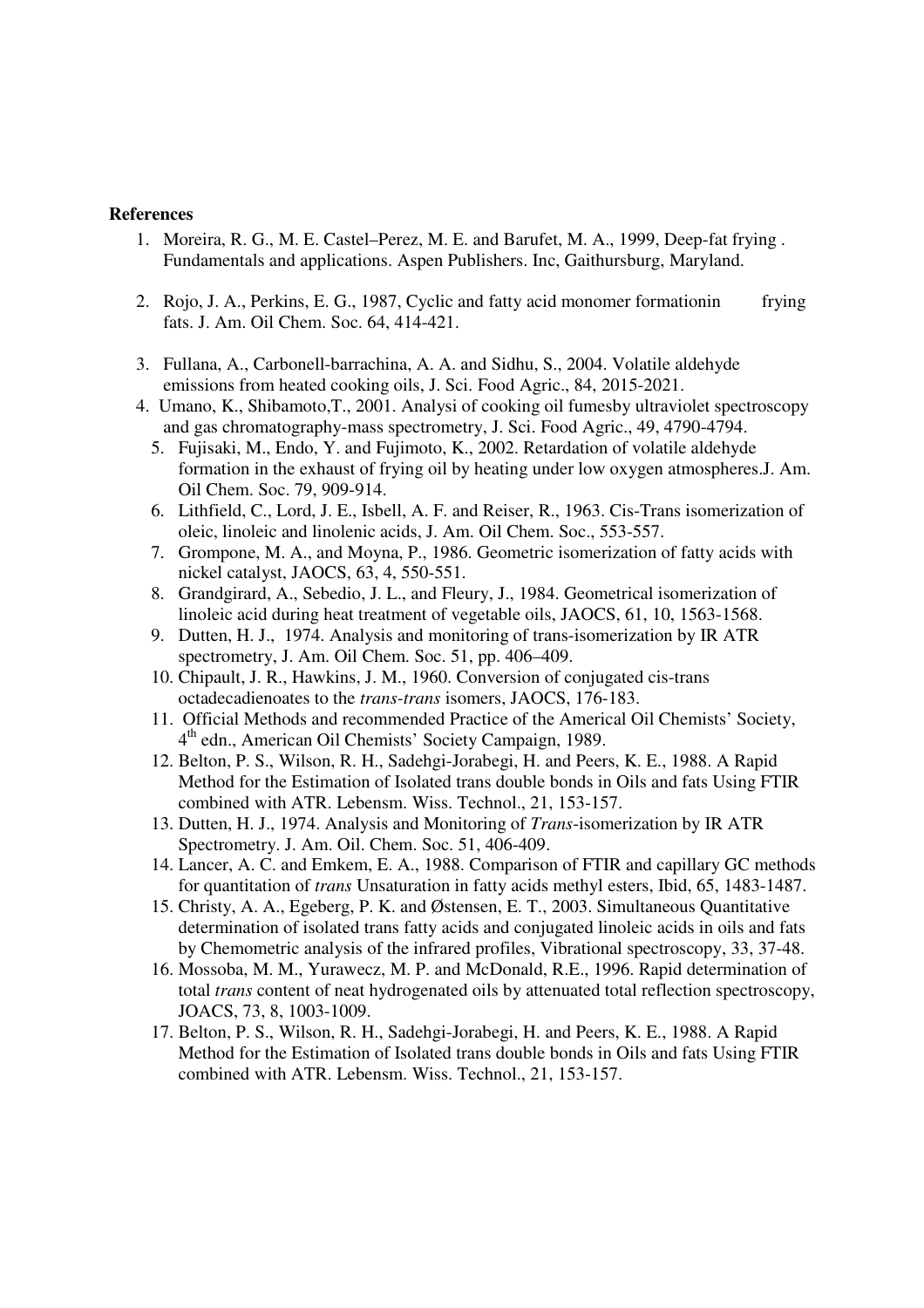- 18. Christy, A. A., and Egeberg, P. K., 2006. Quantitative determination of saturated and unsaturated fatty acids in edible oils by infrared spectroscopy and chemometrics, Chemometr. & intell. Lab. Syst., 82, 1-2, 130-136.
- 19. Savitzky, A., Golay, M. J. E., 1964. Smoothing and differentiation of data by simplified least squares procedures, *Anal. Chem.*, *36*, 1627-1639.
- 20. Windig, W., Stephenson, D. A., 1992. Self-modelling mixture analysis of secondderivative near-infrared spectral data using the simplisma approach, Anal. Chem., *64,*  2735-2742.
- 21. Vann de Voort, F. R., Ismail, A. A., Sedman, J. and Emo, G., 1994. Monitoring the oxidation of edible oils by Fourier transform infrared spectroscopy, JAOCS, 71, 3, 243- 253.
- 22. Wolf, R. L. and Precht, D., 1998. Comments on the resolution of individual trans 18:1 isomers by gas-liquid chromatography, 75, 1, 421-422.B.
- 23. Rabinovitch, B. S., Michel, K. W. 1959. The Thermal Unimolecular *cis-trans* Isomerization of cis-Butene-2, J. Am. Chem. Soc., 81 (1959) 5065=5071.
- 24. Rabinovitch, B. S, Hulatt, M. J., 1957. Thermal cis-trans isomerization of dichloroethylene: An exceptional reaction, J. Chem. Phys. 27, 592-593.
- 25. Butler J. N., and AcAlpine, R. D., 1963. The thermal cis-trans isomerization of crotononitrile, Can. J. Chem., 41, 192487-2491.
- 26. Lin, M. C, Laider, K. J., 1968, Some aspects of *cis-trans*-isomerization mechanisms, 46, 973-978.

#### **Figure Captions**

Fig. 1. Infrared spectra of triolein, trielaidin and a sample of triolein after five days of heating at  $280 °C$ .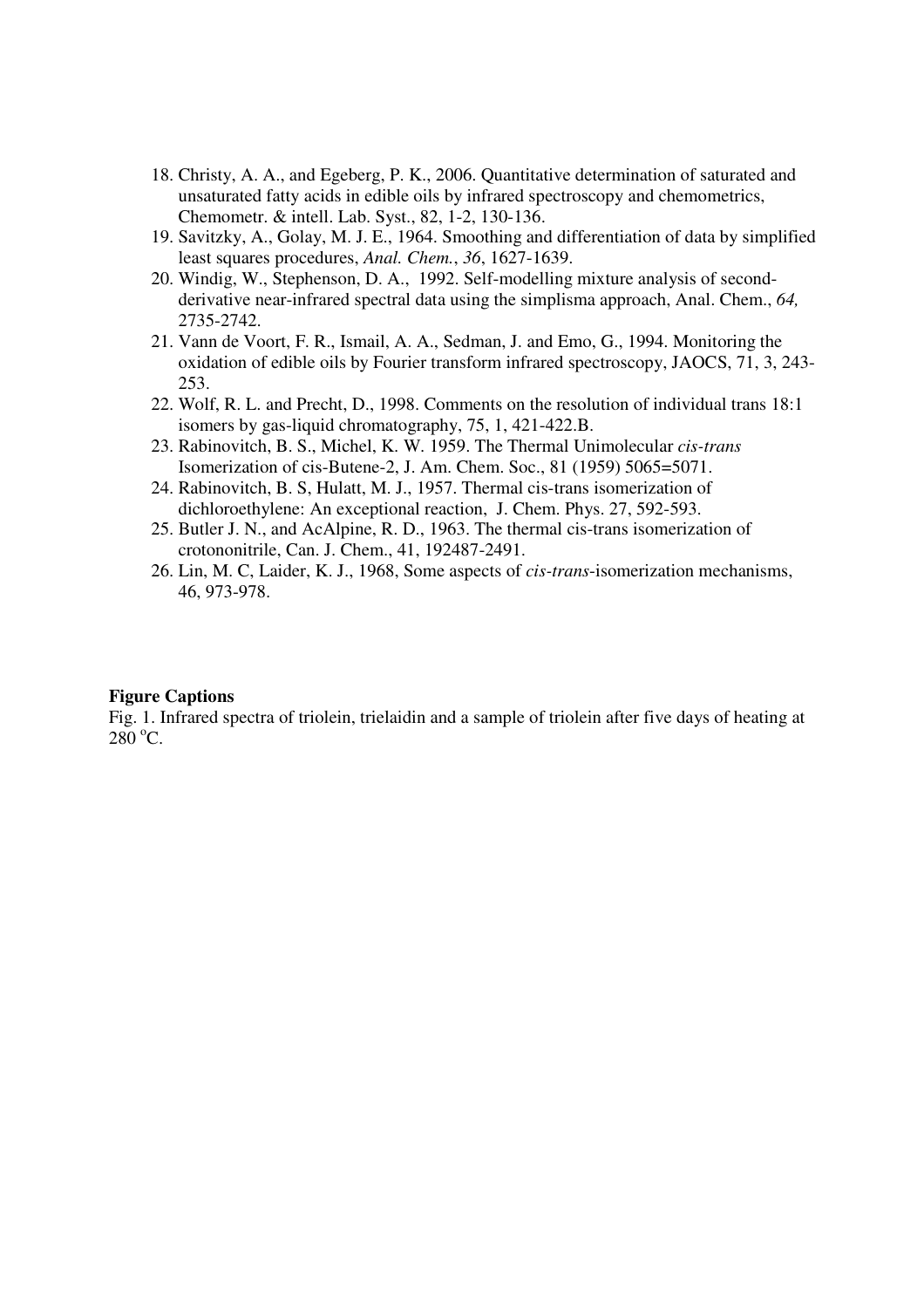

Fig. 2. Partial second derivative profiles of the infrared spectra of the samples heated at  $280^{\circ}$ C in the regions a)  $1006 - 920$  cm<sup>-1</sup> and b)  $3038 - 2979$  cm<sup>-1</sup>.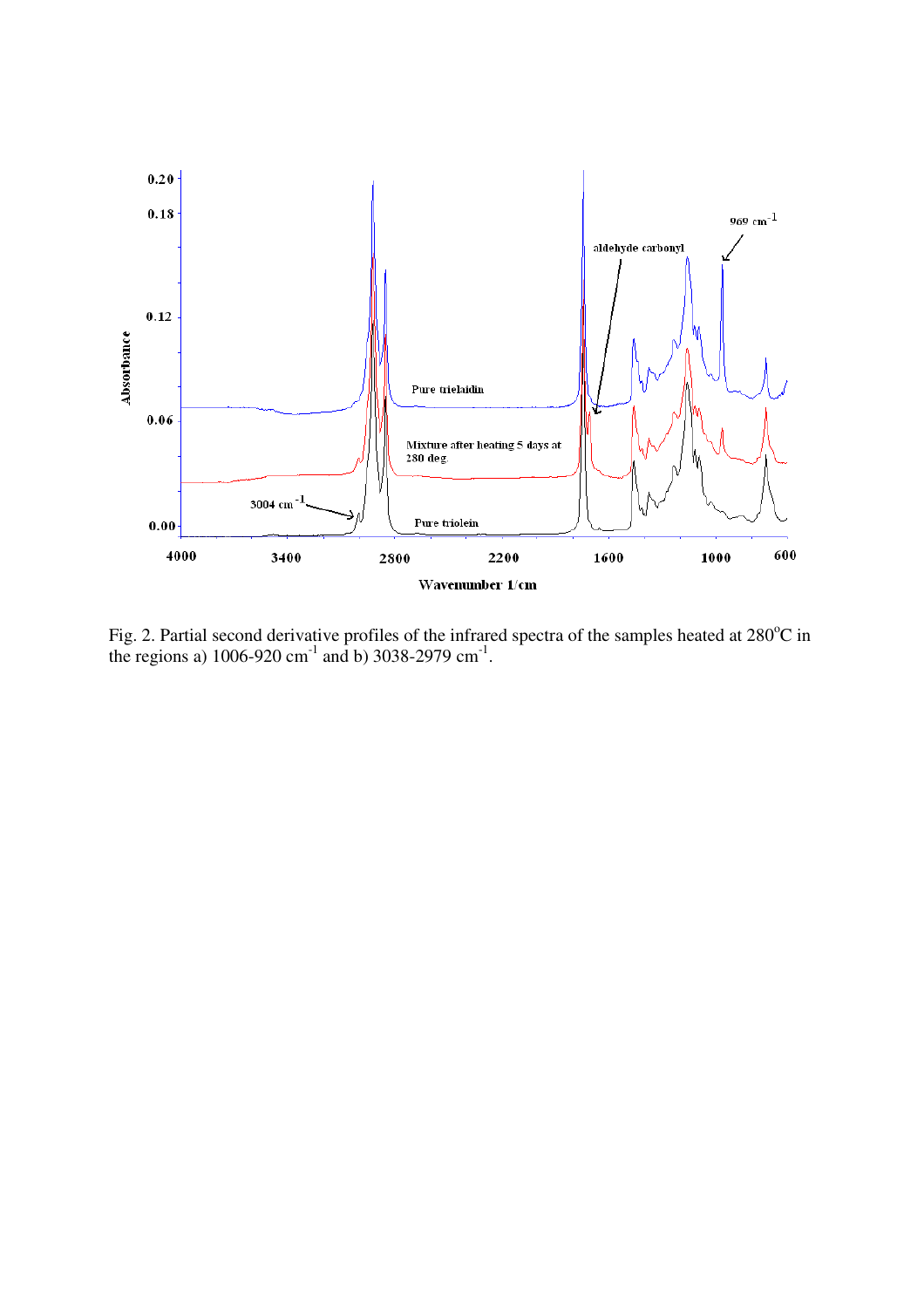

Wavenumber 1/cm

Fig. 3. Partial second derivative profiles of the infrared spectra of heated triolein samples in the region 1790-1670 cm<sup>-1</sup> for samples a) after 1 and 5 days of heating at 280 °C b) after 1 and 5 days of heating at  $300^{\circ}$ C.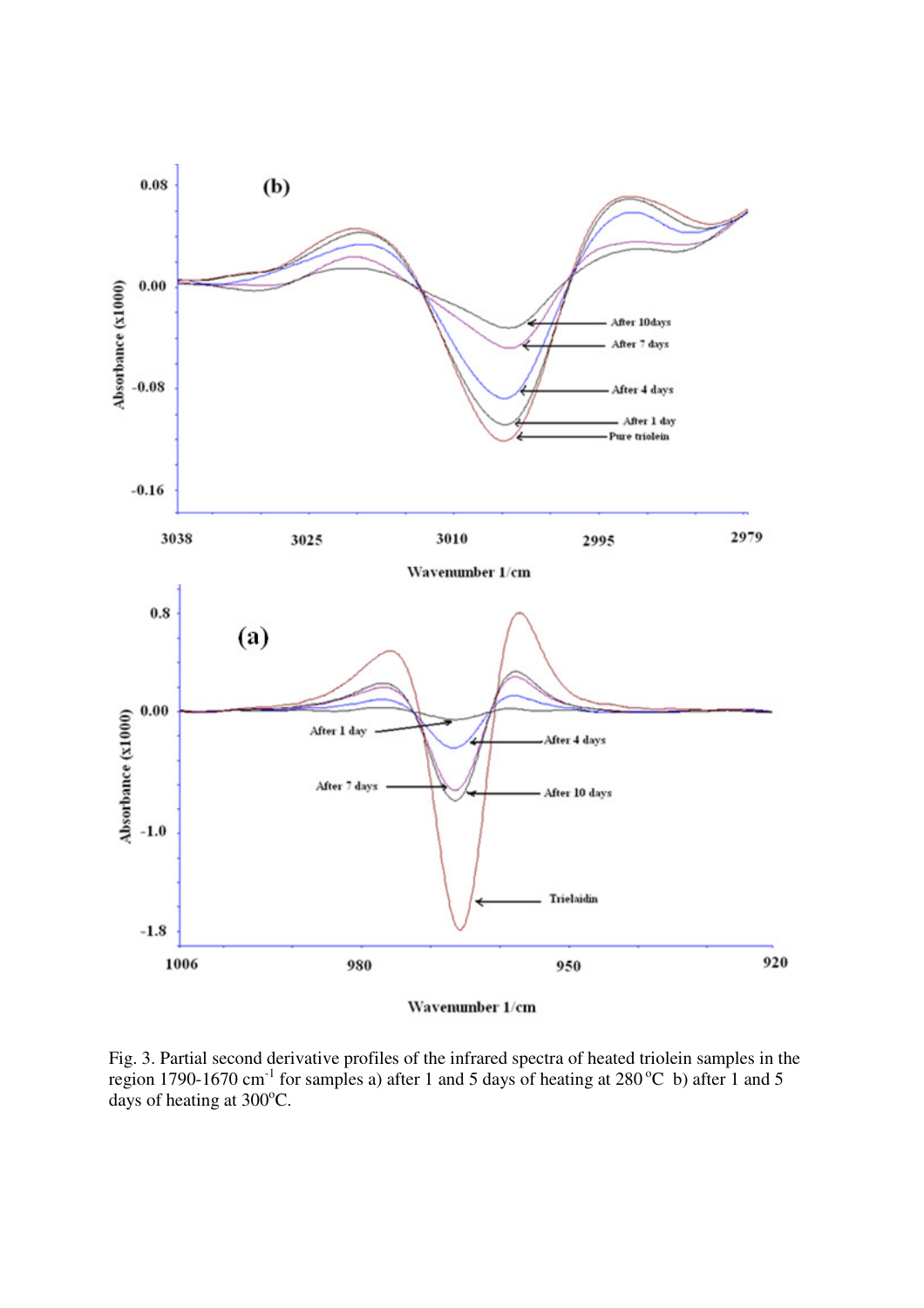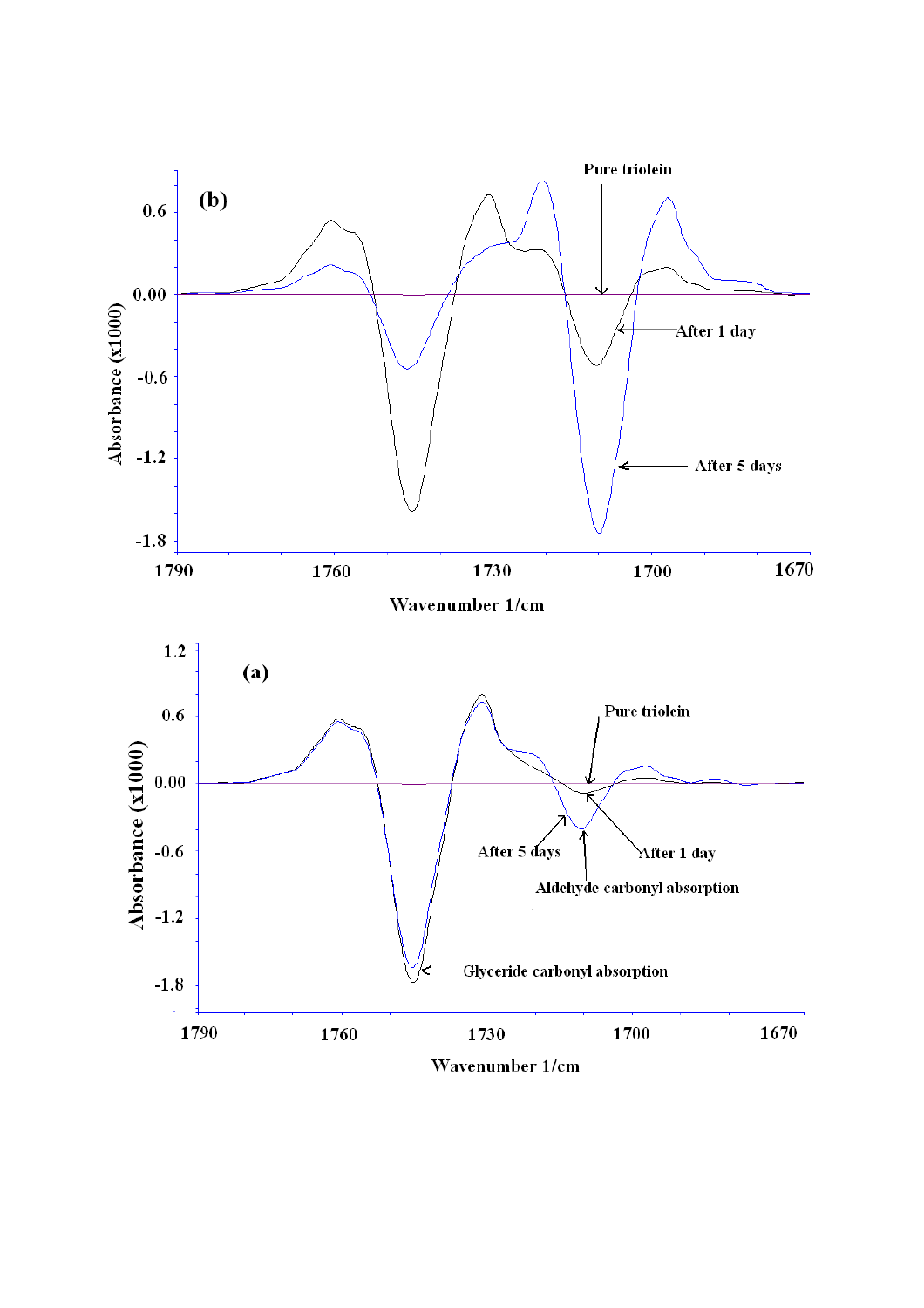Fig. 4. Concentrations (as fractions) of trielaidin in the samples heated at a)  $280^{\circ}$ C b)  $300^{\circ}$ C and c) 325<sup>o</sup>C. These are concentrations determined by the chemometric methodology described in the manuscript.



Fig. 5. Total ion chromatograms of methyl ester derivatives of the samples heated at  $300^{\circ}$ C after a) 1 day b) after 5 days c) after 9 days.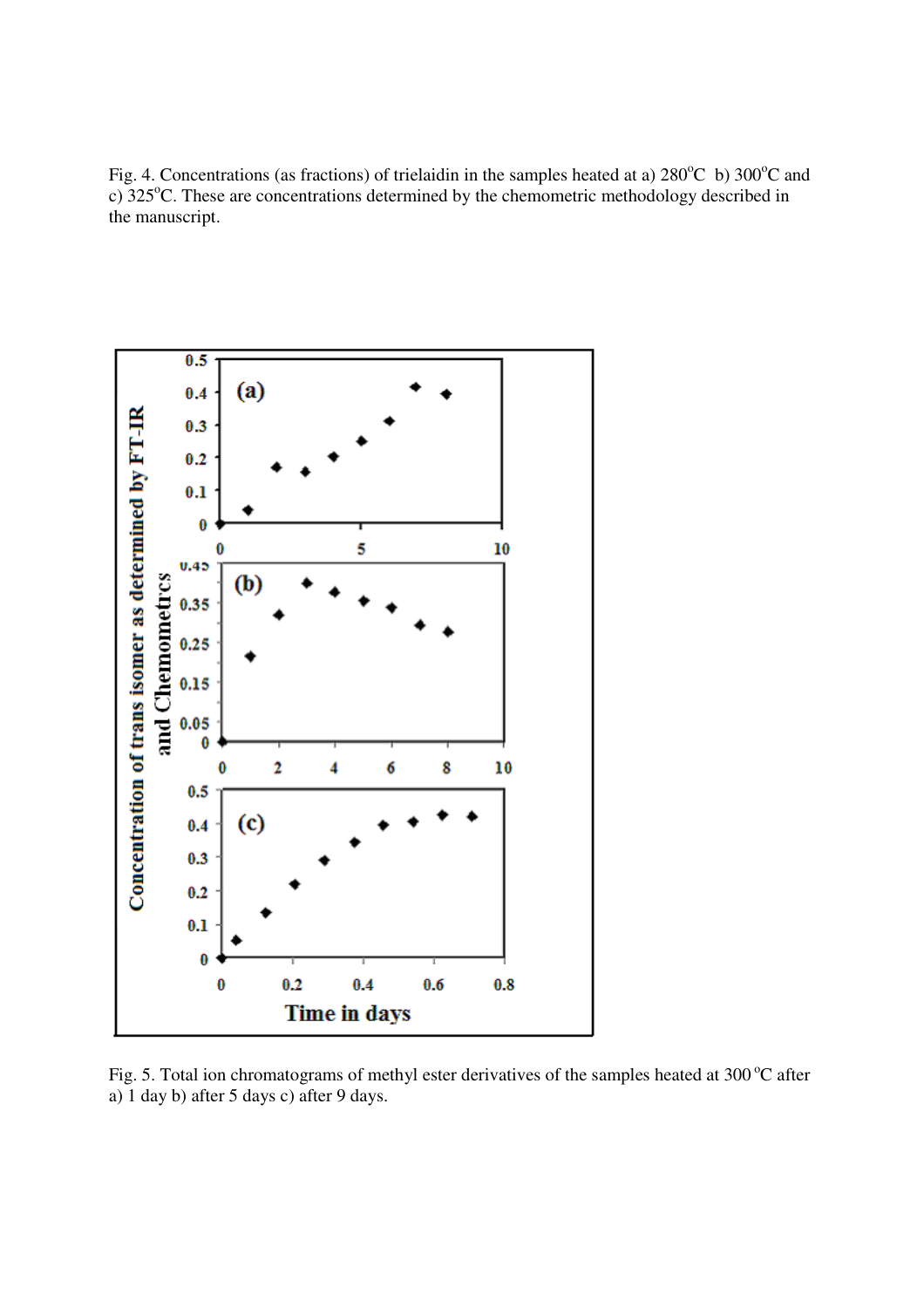

Fig. 6. Plots showing the concentrations of methyl elaidate as determined by GC-MS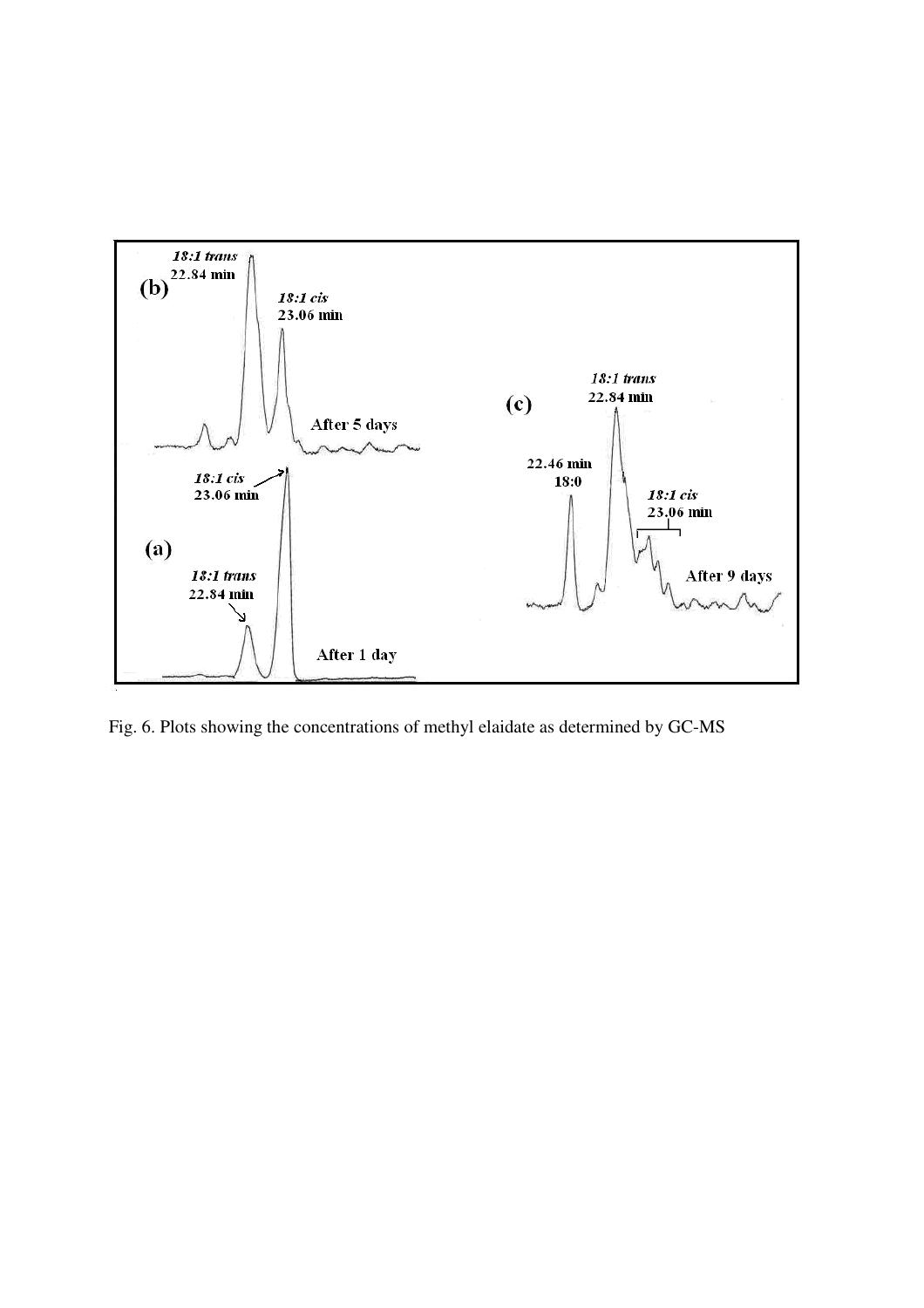

Fig. 7. Plots showing the correlations between concentrations (trielaidin) as determined by FT-IR/chemometrics and concentrations (methyl elaidate) as determined by GC-MS. (a) for  $280^{\circ}$ C (b) for  $300^{\circ}$ C and (c) for  $325^{\circ}$ C. Here only the cis and trans isomers taken into consideration. That is the cis and trans isomers make up to 1.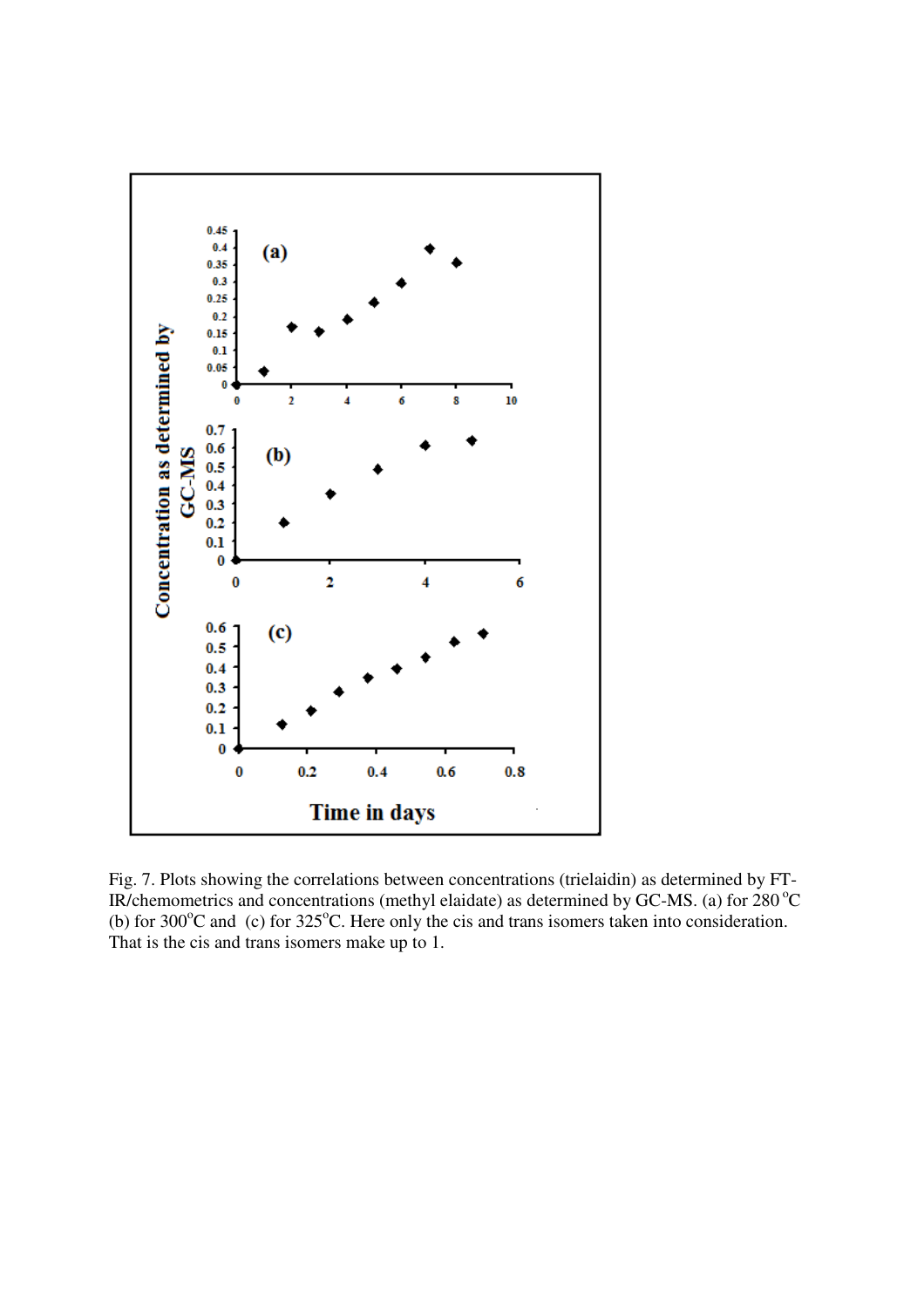

Fig. 8. Reaction pathways under heating of triolein.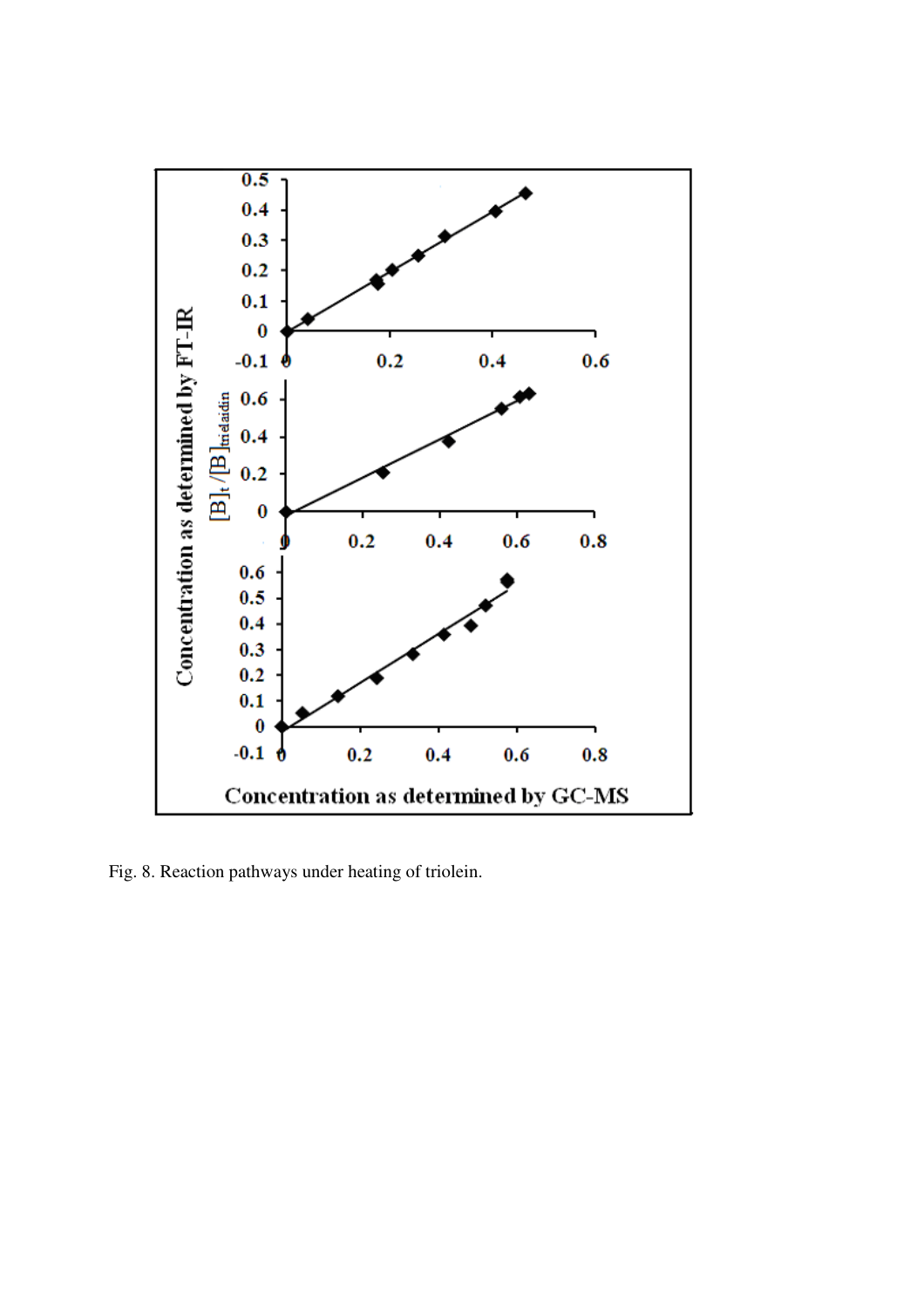

Fig. 9. Illustrations of *cis-trans* isomerisation and bond migration in the 18:1 fatty acid molecule.

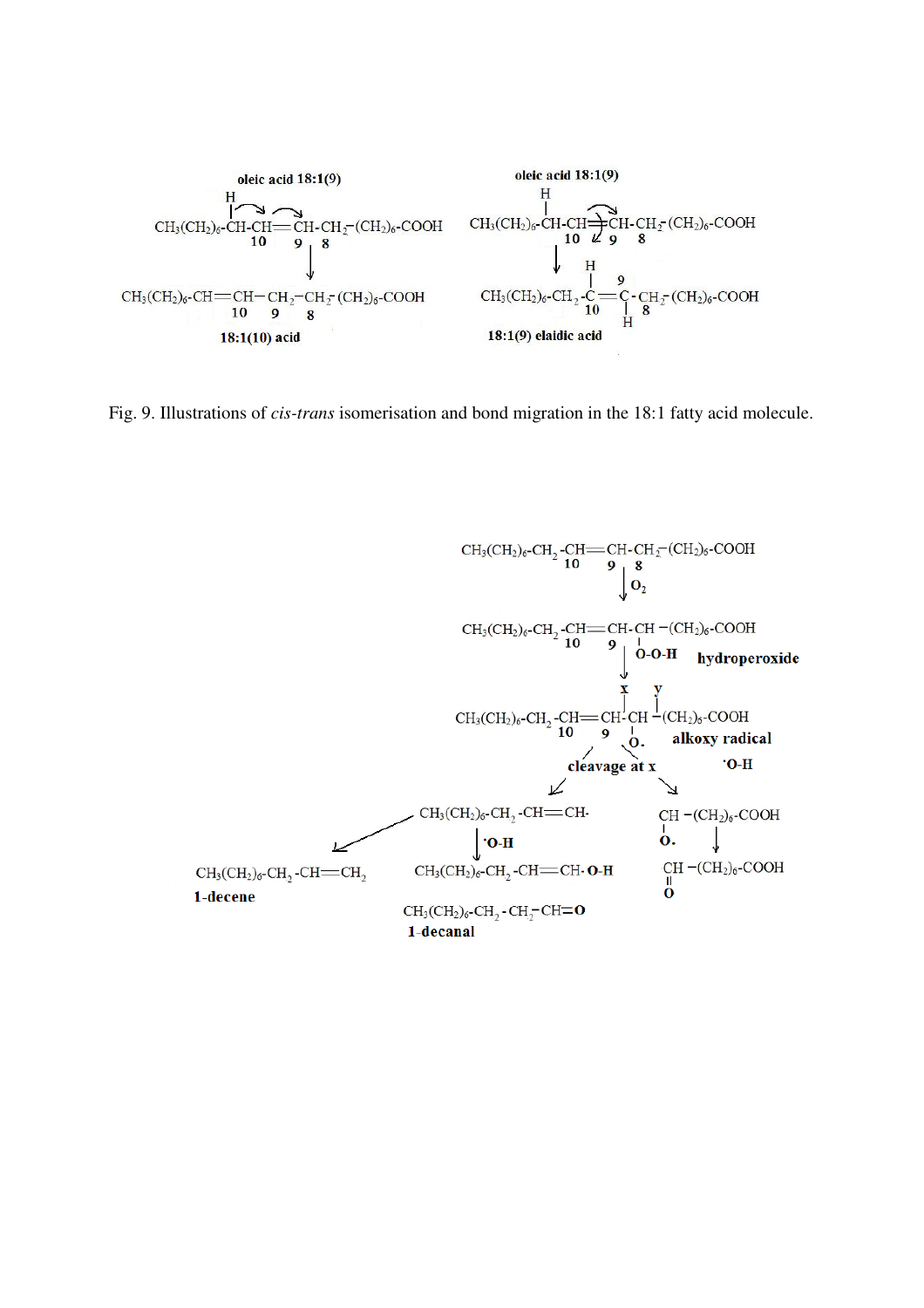

Fig. 10. Reaction mechanisms of oxidation and degradation of fatty acid molecules. (The possible products presented in the figure follows a scheme presented in the web site http://www.cyberlipid.org/perox/oxid0009.htm).



Fig. 11. Reaction progress on an arbitrary energy scale for the *cis-trans* isomerisation.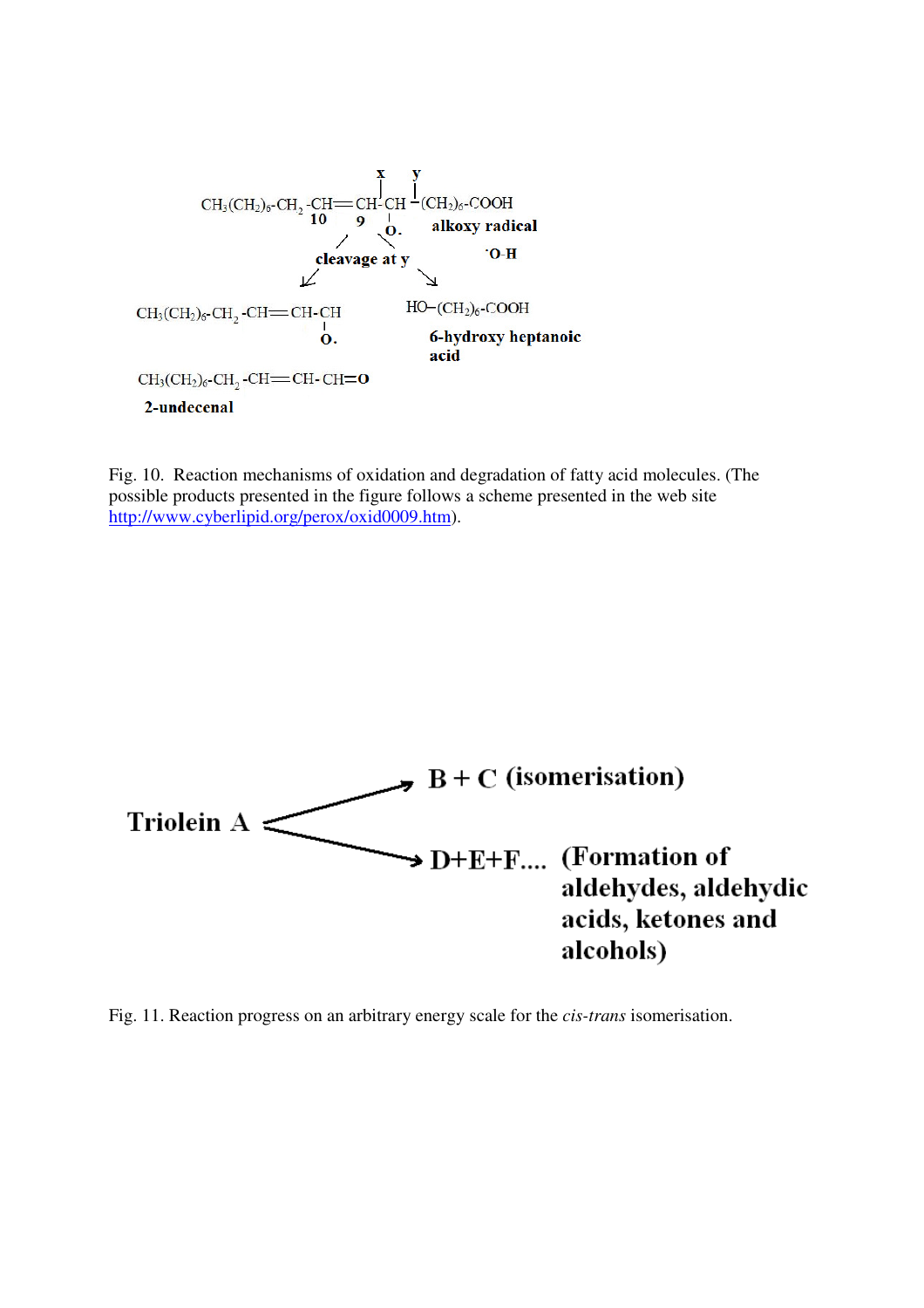

Fig. 12. Correlation plots showing linear correlations between concentration of *trans* isomers and time. (a) for  $280^{\circ}$ C (b) for  $300^{\circ}$ C and (c) for  $325^{\circ}$ C.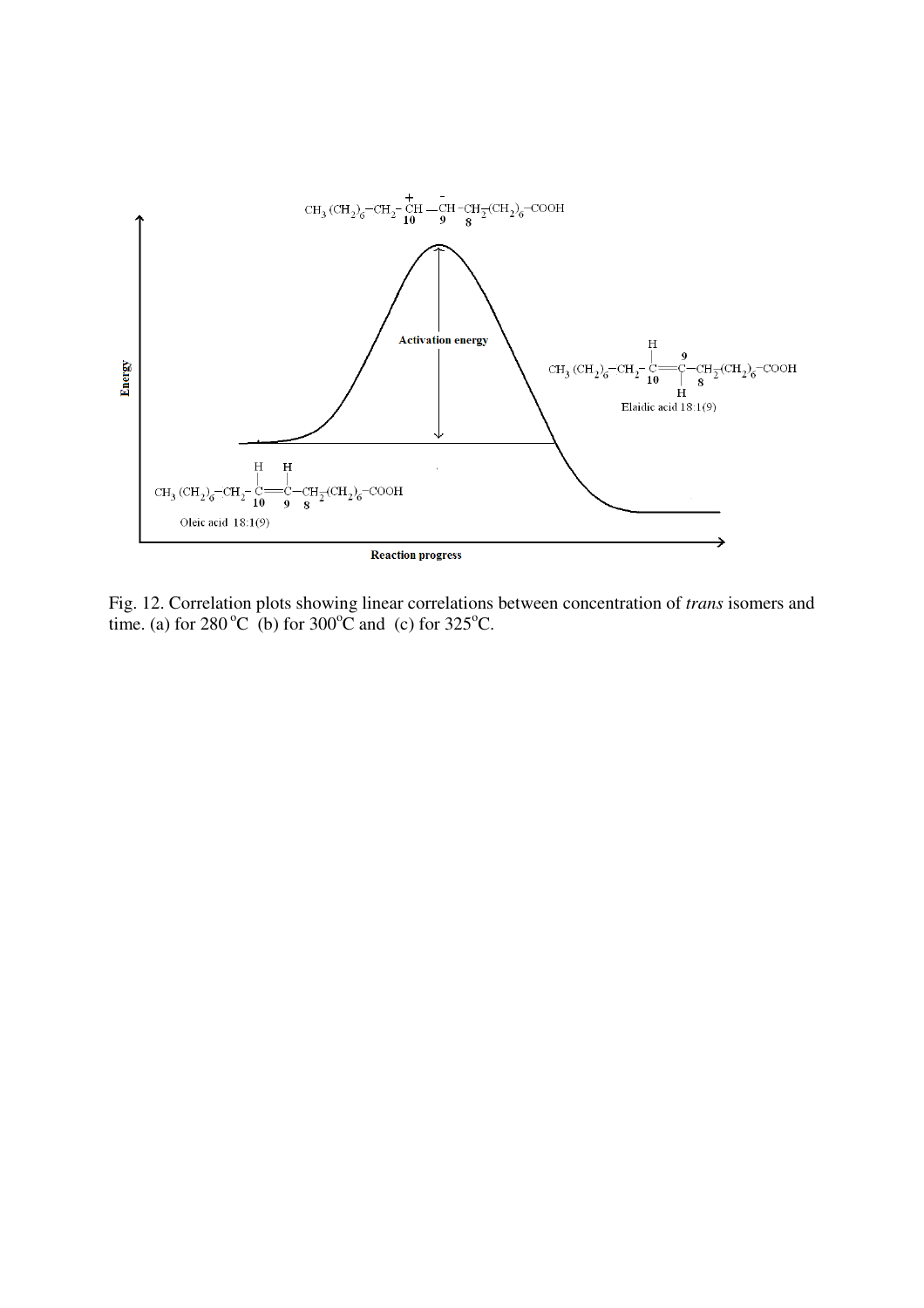

Fig. 13. An Arrhenius plot of  $ln(k/[B]_{trielaidin})$  with respect to  $T<sup>1</sup>$ . k is the rate of isomerisation at temperature T. The k/[B]<sub>trielaidin</sub> values are slopes from Fig. 12.